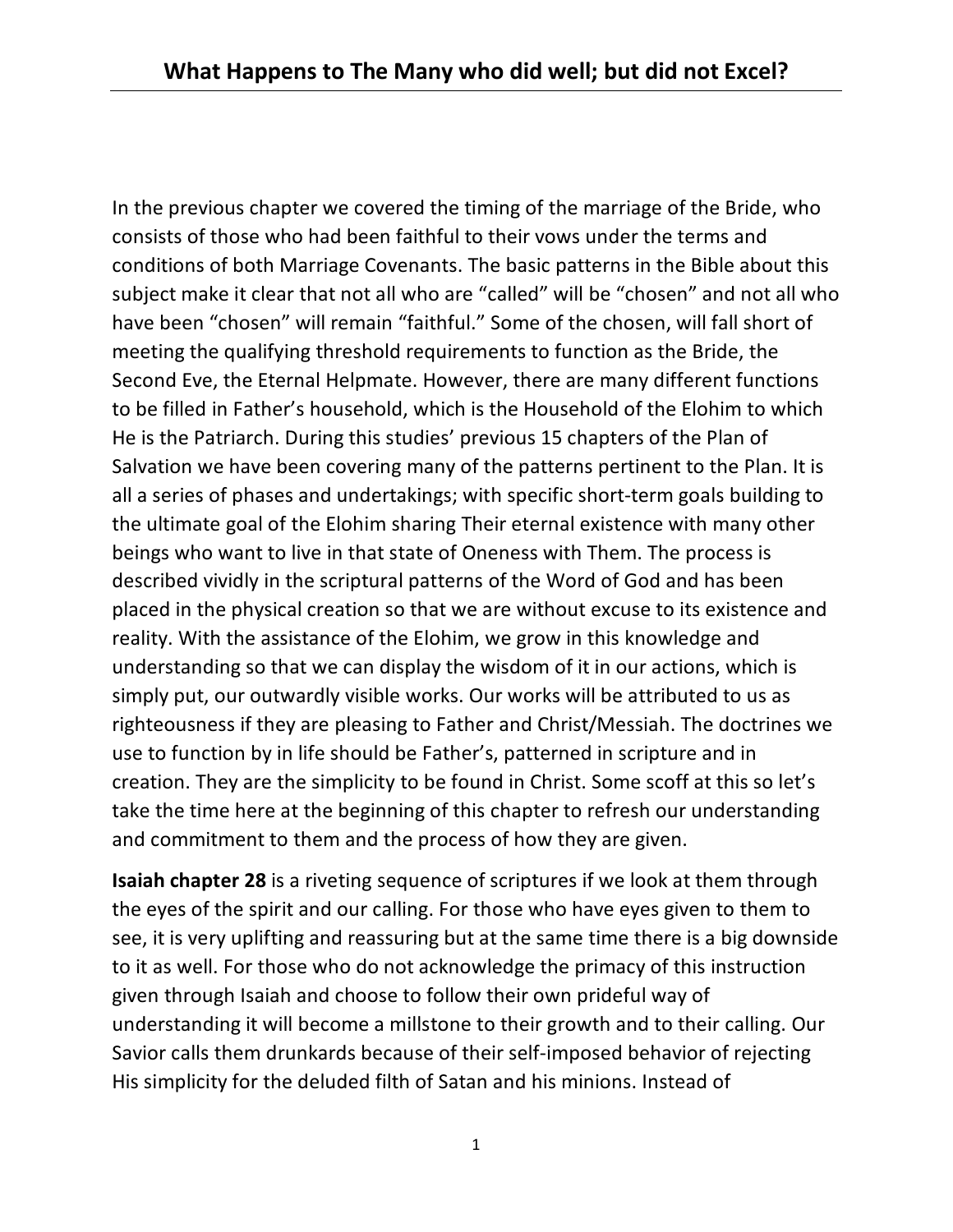overcoming, they are overcome by the intoxicating drink of false teachings and the resulting unfaithful behavior.

*Isaiah 28:5-6 In that day Yehovah of Hosts shall become a crown of glory and a diadem of beauty (not mourning) to a remnant of His people; and a spirit of justice to him who sits over the judgment; and for might to those turning back the battle toward the gate.*

This is an awesome promise to those few who will be continually battling to keep the door to their heart and mind clean from the constant bombardment of satanic suggestions and emotions. Our Savior/Husband will give us the strength to win these constant battles and as a result of that we will receive a crown of glory and not the crown of "pride in oneself" as is mentioned in preceding verses of this chapter in Isaiah. This small residue of His people, those who will remain faithful to Him, are very active in the battle which is unseen to the vast majority of mankind. They are constantly fighting back the "filth of pride" at the door to their mind which originates with the prince of the power of the air. This battle will never end in this physical existence for our adversary does not rest. He requires no sleep. **He is driven with the lust of our destruction in our calling**. He wants us to fail miserably so he can justify his own failure of an existence. We are to give no quarter to him, or his minions in this battle. We can't fall into the trap of compassion towards our enemy regardless of the form it presents itself in. Our marching orders are very clearly stated in our Marriage Vows. Thus, we must hold fast to them for they put us into a righteous battle array against the prince of the power of the air. He is full of tricks and deceptions and will do anything outside of humbling himself to win the battle.

Satan and his minions offer the filth of their cup for all to drink. Once this happens this intoxicating brew of false teachings and understandings turns men from the sincere truth of the Elohim. If we are bearing our standard of Christ/Messiah high for all to see, we will be targeted. And that, my dear friends, is part of what we are to be doing. We are not to place our calling under a basket or in any way diminish its light. **Even unto death, if necessary**. Many have become weary and have turned from the battle, others are thirsty from fatigue and are looking for more help, while others are fresh to it and holding the line in the hope those who have struggled will be refreshed and pick up the fight again before the door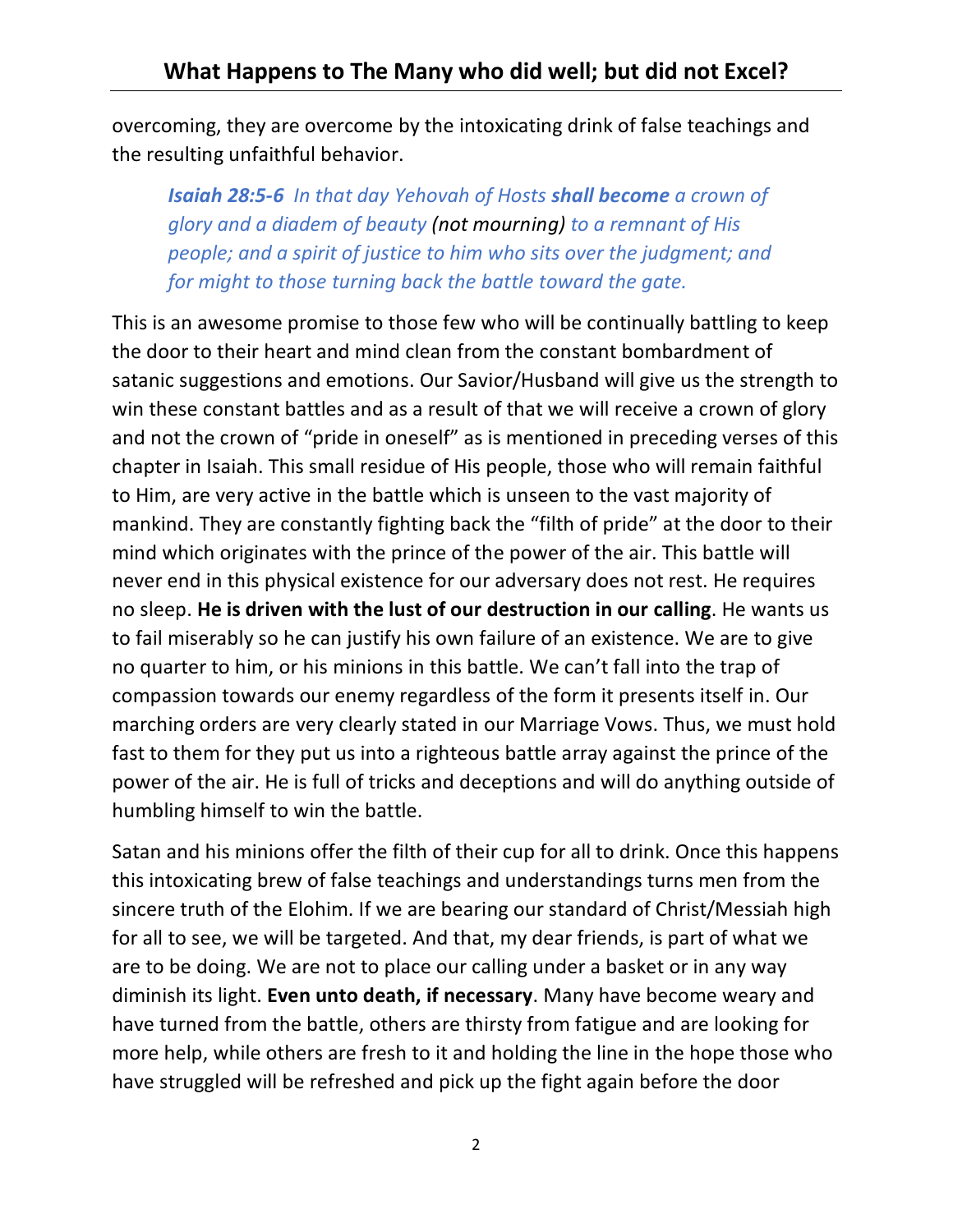closes. They are standing in the breach there for those who need refreshing before they go astray from the battle. That is a major focus of your calling at this time. Many who have been mighty in the fight have become tired just as those who have been feeble in it. Never forget we are our brother's keeper in this, not his savior. The battle moves forward as we push it back towards the gate, thus a time comes to move on from those who are too depleted to recover at this time in the Plan. We must not allow the battle line to be breached, period! I think back to the 5 virgins who come to the other five and want them to do their fighting for them, to give them the strength to stay in the battle. The answer is short and to the point: no, go to those who have it for sale, we can't do it for you. By now they should have been battle ready but have always depended on another to fight for them. Their blades are dull but look nice. Too little, too late.

*Isaiah 28:7-8 But they also have gone astray by wine, and have erred through strong intoxicating drink.* (Even) *priests and prophets have erred through strong intoxicating drink. They have been swallowed up by wine. They have been seduced by strong intoxicating drink* (and as a result) *they mislead morally in seeing, and stumble in judgment. All their places of eating are full of the vomit of filthy excrement without any clean place* (to eat)*.*

What an incredibly sad situation and turn of events. Many, great and small, have turned away from eating clean, pure, humble, nourishing food contained in the simple Word of God. They have let down at the door to their minds and have ingested the filth (Hebrew: excrement; shit) of the winds of doctrine of Satan and his minion assistants. All had started the battle on a good footing but many have been wearied, become thirsty, and have given in to false nourishment hoping it would be the elixir which would get them back up and fighting. It has perverted their palate as to what is wholesome and good to eat, for a drunkard will put anything into his mouth when intoxicated. Patterns, folks!

We need to stick to the battle plan and have the faith that our Savior/Husband will sustain us throughout. If we thirst, be patient and vigilant, do not let down your guard for a moment thinking of the self. He has promised us He will never leave nor forsake us. Once again, part of the test. Don't let itching ears convince you otherwise. Stick with Him. Do not allow the whispers of the religious harlots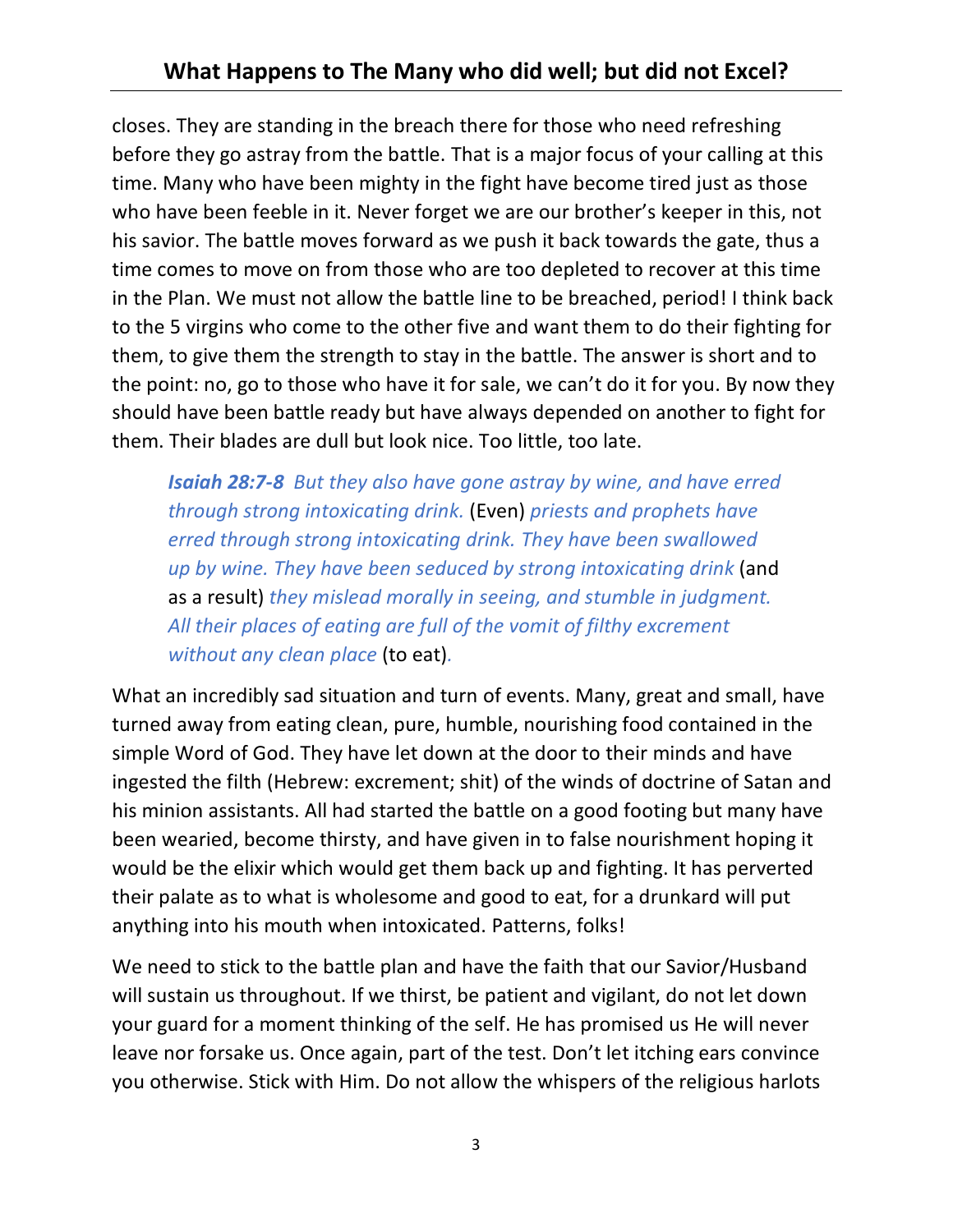of this age to entice you, and by no means test their wine. Draw your sword of the spirit of truth and chop down these emissaries of the devil. Their cup is filthy and so is its aroma. Some shy away from using the sword for the purpose it was given. If we were not supposed to use it to thrust and slash why were we given it in the first place? Is it a decoration to you? No way! It is a tool which can deliver injury and death to the one trying to murder us spiritually through their deceits contained in their filthy cups. Our armor has a purpose and it is not just for show. We are in a battle to the death friends.

Look what Isaiah was inspired to tell us immediately after these life-giving instructions in verses 5-8. He sets the record straight as to how we are to be nourished.

*Isaiah 28:9-10 Whom shall He teach knowledge? And to whom shall He explain the previously announced doctrine?* (Two very important questions and now, the two very important answers) *Those weaned from milk! And those removed from breasts! For precept must be on precept, precept upon precept; line upon line, line upon line; here a little, there a little.*

The simplicity in Christ/Messiah is so very humble and straight forward to those called to see it. This is a gift from our Father and our faithful Husband, Jesus. No fancy, catchy language in any of that. No mystery which needs to be explained for we have the spirit with us to teach us these things. No need to spend endless hours of analyzing its intent, for the intent is simple. The Elohim have one ultimate goal as mentioned earlier. Our part is to follow the simple patterns in scripture which are confirmed in creation and in the annual rehearsals of the appointed times yearly. There is no need to entertain anything else for anything else beyond that is an attempt to place a crown of pride on our head. All of our doctrines have been previously announced in the pages of the Bible, and our Christ/Messiah humbly tells us they are Father's doctrines for our instruction in righteousness. They are our crown of glory and an encircling diadem, a shining light of beauty to us. They give us the ability to make righteous decisions and to be able to recognize the true enemy and all his deceitful ways. This armor is given to us to fight in a forward direction. Have you ever recognized it is not protecting our back side? We are never to turn our back to our part in the battle, for Satan is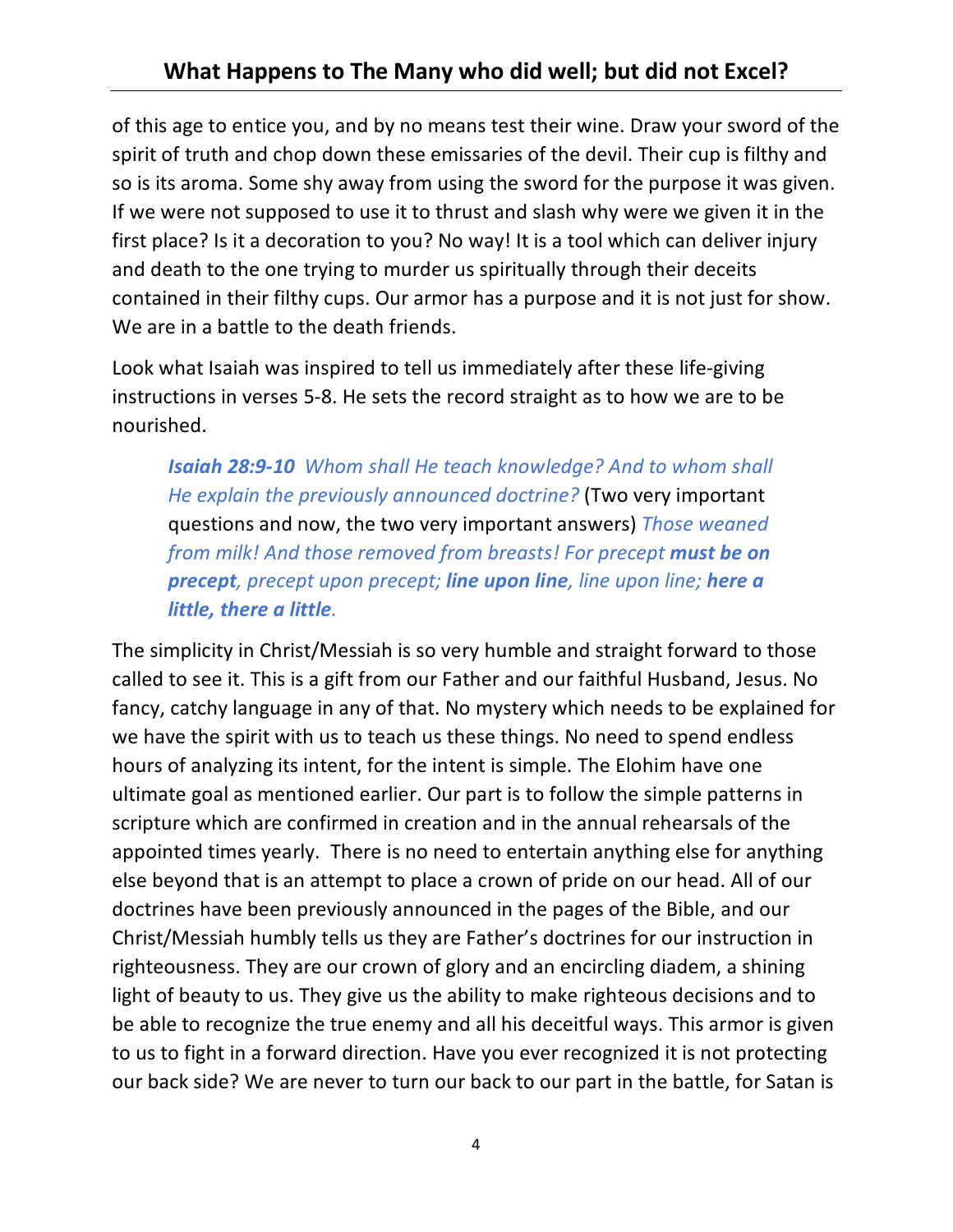## **What Happens to The Many who did well; but did not Excel?**

a backstabbing being who has no mercy or honor. Never show weakness to his minions, never! We must all learn to put on our armor correctly and never take it off as well as knowing how to wield the sword of truth. We are to stand at the ready to protect those less experienced in the faith, those just being weaned from milk, until they too have acquired the skills to enter the battle, as well. Unfortunately, many have not moved beyond the milk and are content to be bottle fed and not learn to make their own meals and thus sleep on the sidelines.

We are to be growing in the favor and acceptance of Father and Christ and as we do that, we will grow in our knowledge of the patterns reflected in the activities of our Savior throughout the Plan. As sons and daughters of Father, we are to be maturing in His doctrinal patterns; His clean, wholesome, nourishing, solid food. Only a mature candidate for the Bride's function in the Family, will be able to sit at Father's table, one on one with Christ/Messiah.

The apostle Paul clearly understood this pattern spiritually with its physical applications. He is very descriptive in his chastising the foolish lazy children called by Father who made no personal commitment to grow in favor, acceptance, and knowledge of their betrothed Husband.

*Hebrews 5:11-14 Concerning whom* (Christ as Melchizedec) *we have much to say, but hard to make clear and fully explain* (to you) *since you have become stupidly lazy in what you have heard. For you should be teachers by this time, but you still need someone to teach you once again the fundamental orderly arrangement of the beginning of the fluent utterances of God. And you have become in need of more milk! And not solid food! Everyone partaking of milk is not skilled in the word of righteousness, for he is an infant* (in such things)*. But solid food is for those mentally and morally complete, having exercised the perceptions of judgment through habitual practice, for distinguishing between what is virtuous in appearance and use, and that which is injuriously depraved.*

Paul does not mix his words on this subject and neither should we. It is about growing to serve the Body, or not. It is about whether we will measure up to the purpose of our calling at this time. We can become stupidly lazy, or actively engaged, in our own personal growth. Not only have those being addressed here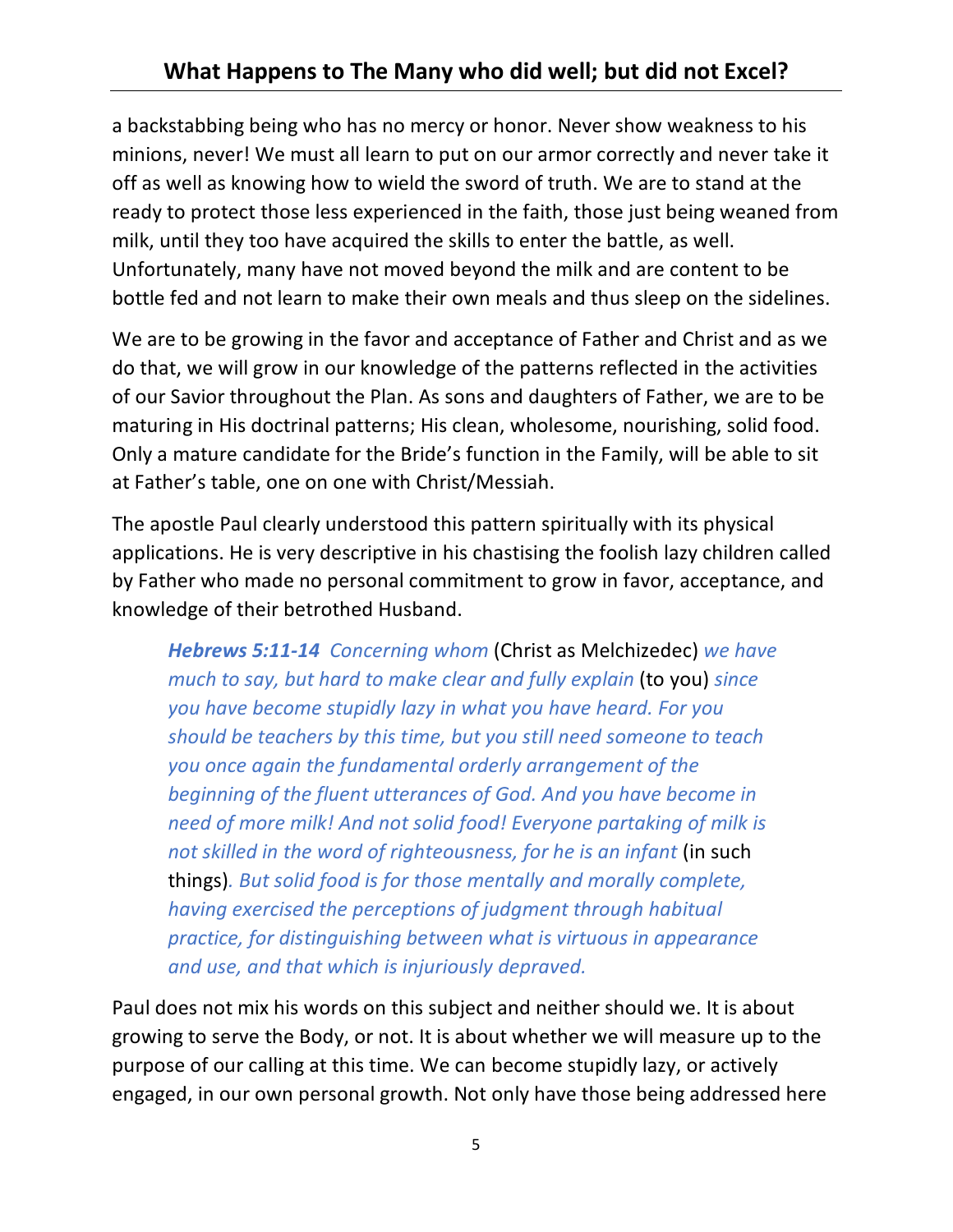let down on their own personal growth, but also in the fact they are called to assist others after they themselves mature. That is the basic function of a mother, she is a caregiver to the young and supporter of her husband and the family rules, traditions, goals, and objectives. He is speaking very bluntly to those who have let down on their responsibility to the body let alone to themselves. We can easily imagine how some of them would have been offended by Paul calling them stupidly lazy infants. That has not changed in our time today. Many today just want to be lulled to sleep and wake up occasionally to a bottle to their lips. Is there any wonder why it states; many are called but few chosen? This pattern was announced long ago in scripture as well as its effects established in creation for all to see.

The pattern of learning established by the Elohim and enunciated by Isaiah is a two-edged sword. That can, and has been, a big downside for many. He addresses that as well in Isaiah.

*Isaiah 28:11-13 For with a buffoon's lips and hindering tongue He will speak to this people of whom He said to them; this peaceful place was given to the thirsty to settle down in, and this is the refreshing divide. But they* (the stupidly lazy children) *willed not to hear; and the word of Yehovah was to them precept upon precept; line upon line; here a little, there a little, that they would go and stumble backwards, and be broken off, and ensnared, and stuck together.*

The drunkards, those filling themselves with the excrement of Satan, will stumble backwards over the simple patterns of the Word of God, for the patterns are humble and straight forward. They will set forth to devise their own doctrines and thus they will be broken off, and stuck together, in a very unclean, filthy place. On the other hand, we have those who will continue to grow on the clean food and drink of the Elohim, and thus grow in favor, acceptance, and knowledge in a peaceful place at a righteous table. That is what allows them to be active in the battle for the gate against Satan and his hordes of minions who are actively deceiving and being deceived through the consumption of Satan's doctrine. We need proper nourishment to be able to carry the proper armor of God.

There are two very distinct camps pertaining to the patterns in scripture as Isaiah even points out. The first: has a simple and clear understanding of the patterns,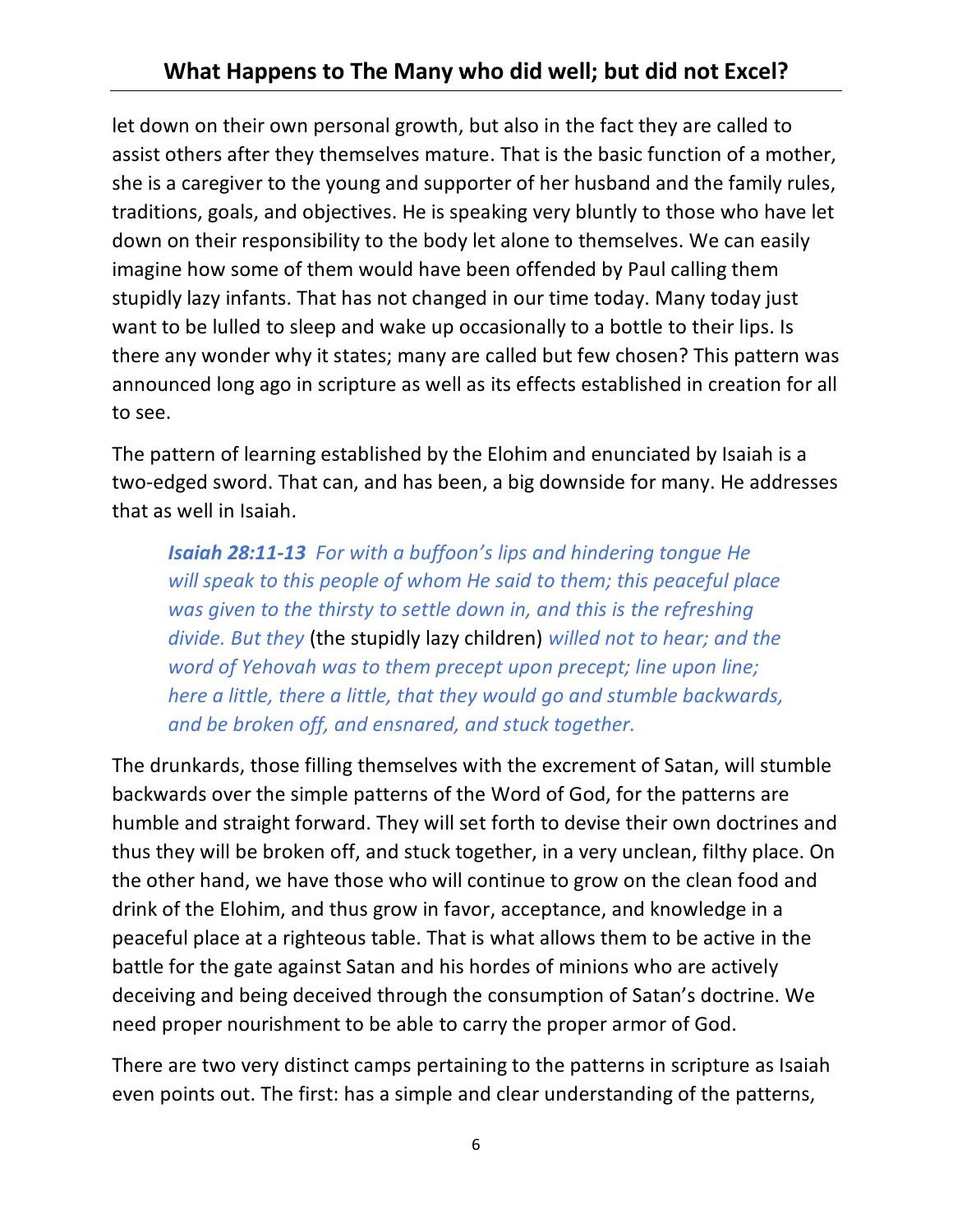while the second: sees them as pure gibberish. Our focus in this chapter will be directed towards a better understanding of the remnant, not the drunkards. The **camp of the called** or the remnant at this time, has several camps in it as well. We have addressed The Few who remain faithful in all their vows to the best of their ability and we know them as the Bride. These are those who excelled at their calling. However, we have another group or camp within the called who we and scripture refer to as The Many. Both of these groups start with the very same goal, with The Few having a deeper commitment to it being accomplished. The degree of faithfulness is what separates them. That will determine who enters the Household of the Elohim as the Bride or in some other Household function. Please acknowledge this is not a put down in any way. It is a simple and mature understanding of the facts as announced in the Word of God. Once again, we have spent considerable time addressing The Few, and some time addressing The Many. In this chapter, we will be addressing some wonderful things which will be coming the way of The Many, even though they do not qualify to function as the Bride in the Household. They, too, are special to Father and Christ/Messiah. Their good works have not gone unnoticed and there will be a reward assigned to them. It should be our fervent desire to cross the threshold requirements for the Bride for that will be entitling us to function in every aspect as the Mother in the Household. That will be an eternal existence of service to the entirety of the Household of the Elohim. We do not believe the joy and satisfaction of that function can be expressed in words.

We have addressed the Firstborn pattern and principle in several chapters to date, but today we will be expanding that to the firstborn between the union of the Second Adam and the Second Eve. Most of us should understand the aspects and joys associated with the physical application of this between a man and a woman. That same joy of sharing in producing a firstborn from the act of Oneness is encompassed in the spiritual reality of it as well. The entire Household will be overjoyed at that event in the Plan of Salvation. Scripture instructs us that the firstborn son in a family was to receive twice the inheritance of the other children to follow from the union of the father and mother. Often overlooked in the inheritance is the amount of inherited responsibilities. Too often all the focus is on the goods and privileges. That is the way designed by Satan and not the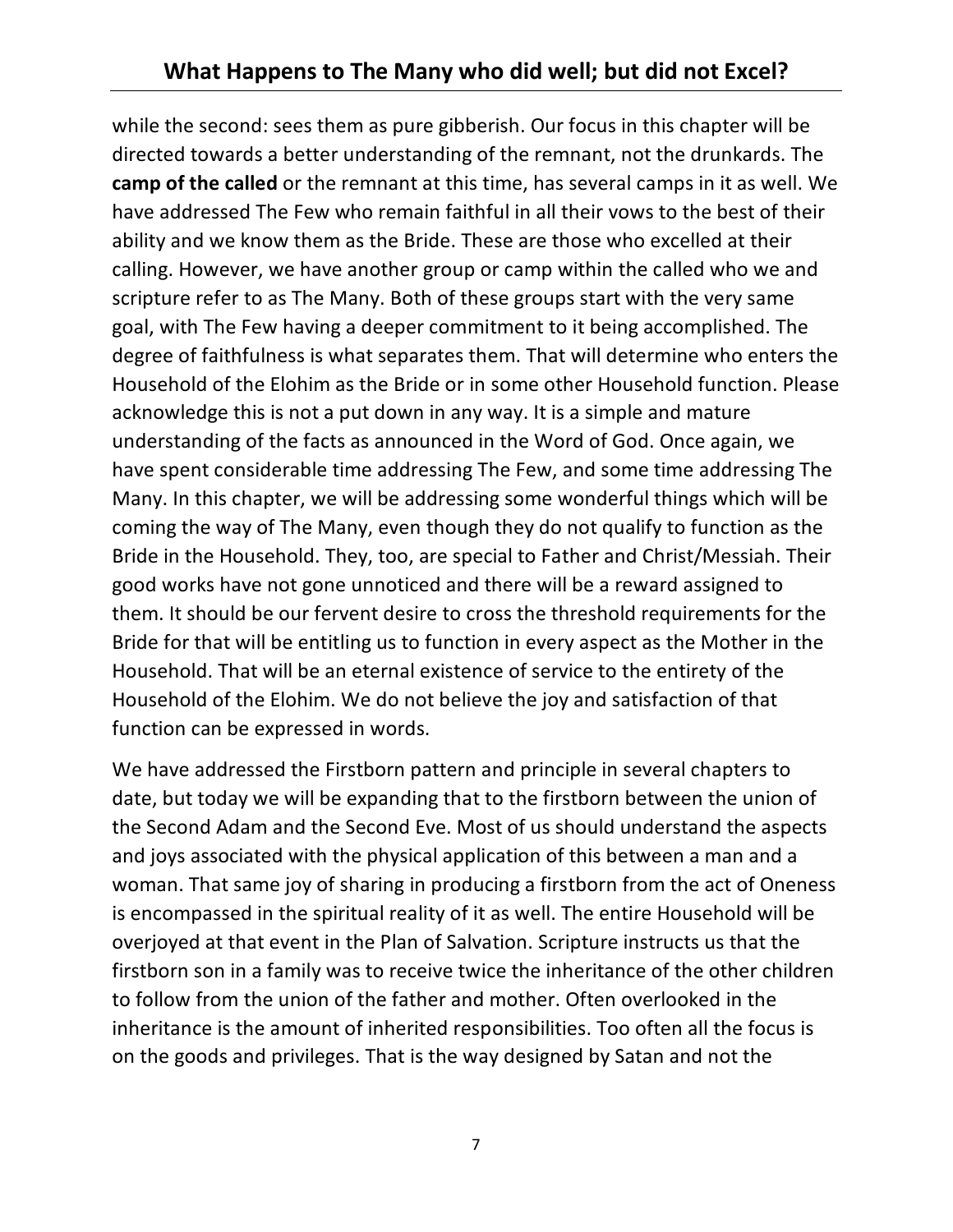Elohim. The Elohim always have the entire big picture in view regardless of what phase of the Plan is currently being played out.

For instance, during the qualification timeline of the Bride over several millennia and two Marriage Covenants, the Elohim are also busy evaluating those who will be filling the function of the firstborn between the Second Adam and Second Eve. That is important for us at this time and in our efforts to come to grips with. If we do not meet the preannounced requirements for entrance to the Household as the Bride, we have the very distinct opportunity and privilege to enter as the upcoming firstborn children. Please be aware that we may fall short in regard to one but not the other. But, **please do not think you can lay back a bit and then slide into the second function in the family. It does not happen that way for God would know it was premeditated**. That is the very reason I personally have hesitated to include this part of the function in our study of the Plan of Salvation. We have been called by Father to participate in qualifying to be the Bride. He saw something in us that made Him think we could make it, or He would not have called us to His Son for that purpose. We are not to be actively looking to place second spiritually in this Race. It has to be our personal best. They will finish for us, what we can't finish for ourselves if we give it our all 24/7.

Reading through our resume in **Proverbs 31: 10-31** can be so rewarding to us for we know that all these physical attributes have spiritual realities assigned to them. These verses are such a humble, simple, clear instruction to us. We are not expected to master them all, just focus on what is really attainable. **This is a description of the entirety of the Bride, all 144,000 members**. If you think you can master them all; go for it, but do not be disappointed if you fall short. Verse 29 tells us that "*many daughters have done well, but you excel them all*." How do you look at that? Do you see the ones (plural) who excelled as those accomplishing every attribute mentioned from verses 10 through 25? We do not! We see them as those who have not looked for a way out of putting forth their total effort to serve the body of Christ/Messiah in the gift or gifts they have been given to do so. Please remember that our gifts are just spiritual enhancements of something we already possess.

*Matthew 25:14-15 For it is as if a man going abroad called his own slaves and delivered his own goods to them. And to one indeed he*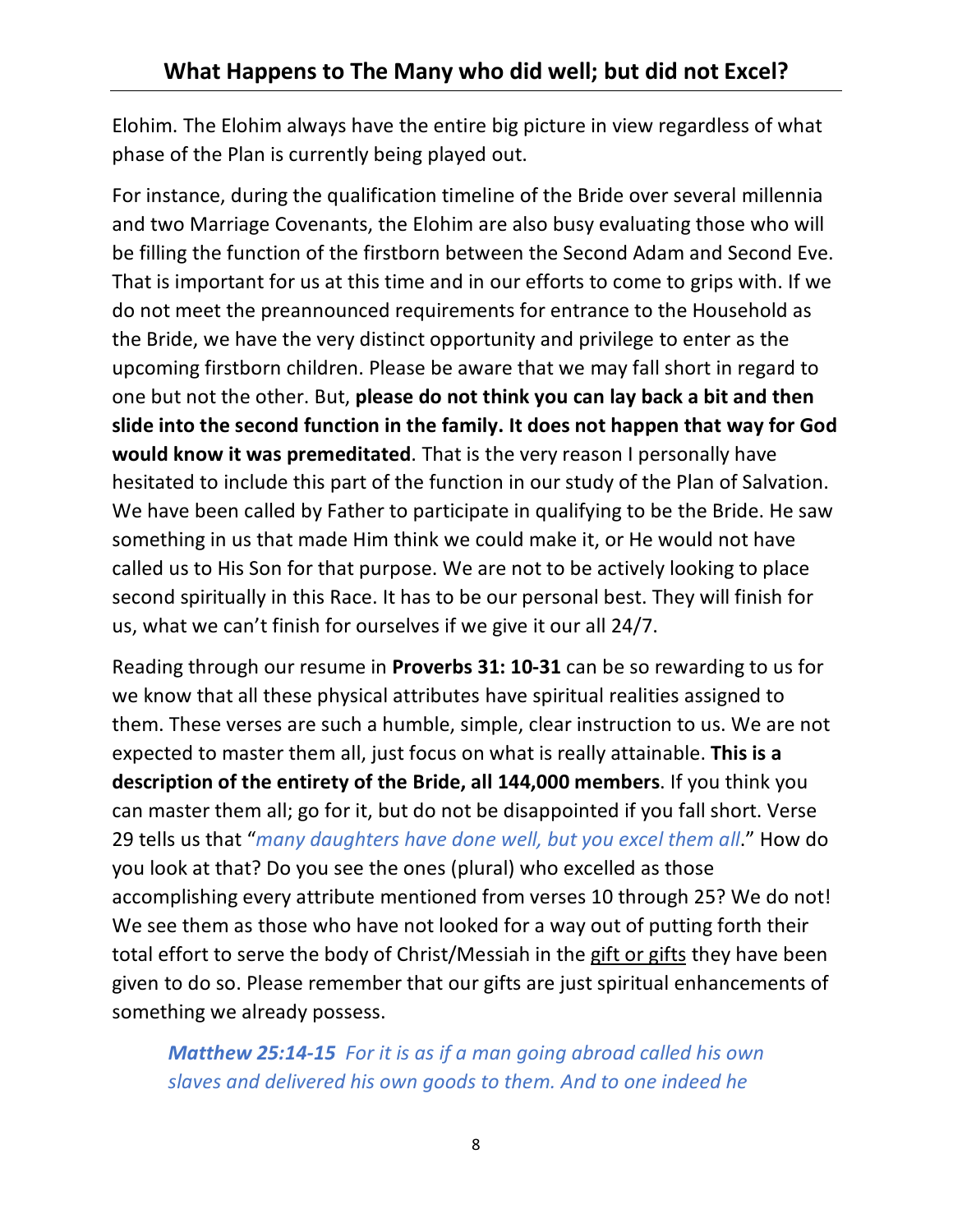## *gave 5 talents, and to another 2, and to another 1; to each according to his own ability.*

Do we believe that? We should, and we need to if we want to progress in a humble attitude on such things in the body. This parable is given right after that of the 10 virgins. Remember 5 wise and 5 stupidly lazy as the proper translation of the Greek puts it. If you were to continue reading on with the parable of the talents, you would see clearly that the Master wanted for each of his slaves (not servants) to double what he had given them. That is what is expected of us in the body of Christ/Messiah. We are to work to the best of our ability with what comes naturally to you, something you already have an ability in, and He will increase that in you. There is no competition in this. Some have more natural ability at things than others. The key here is all of them are expected to give a return on our Savior's (and Father's) investment in us during our calling. The base line is to double it. Now, that surely does not sound like one has to master every attribute of the Bride, for she will be a collection of many people (144,000) who have all contributed to the whole. The moral of the story is do not burn yourself out in either direction; thinking you have to do it all, or the opposite, of thinking you can't do even a little. Both will result in failure.

**Proverbs 31:10-31** is Yehovah/The Word/Jesus telling the Bride that she excelled in what was required for entry. Well done good and faithful candidate! You worked to the best of your ability and I completed it for you with My Father and your Father. This is the goal applied to every single person called by Father during our Second Marriage Covenant times. Why? Because They are sharing Their spirit with us to help us to reach the finish line, the threshold required of every candidate called by Father to be the Bride. They will put the same amount of effort into every one of us. As an example of that, look what we read in verse 26 once again after understanding this. "*Many daughters have done well*…" Does that sound negative in any way, shape, or form? If it does you have a difficult time ahead in grasping the way of the Elohim.

I personally would love to hear those words from my Creators. But I am not settling for that for They are telling me I can do better. They have placed Their faith in each and every one of us to reach the prize, the function of the Bride, the Eternal Helpmate, the Second Eve in the family and for the eternity of activity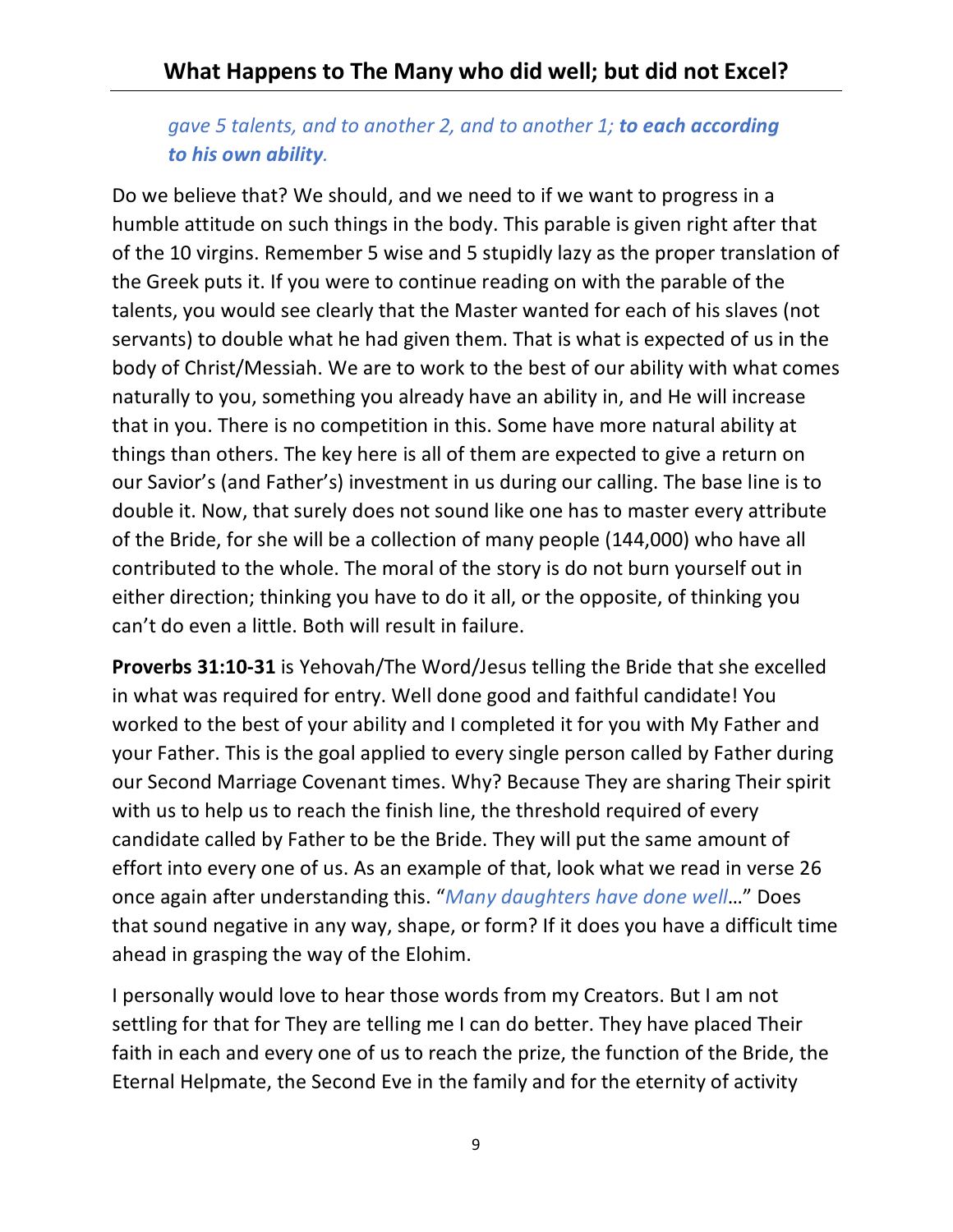which is associated with it. THAT IS ABSOLUTELY AMAZING! They have done so for each and every one of us; yes, us! There is a big problem in the body; of people thinking too highly of themselves, but also in people thinking too little of themselves. Our Father and Savior Husband are looking for BALANCE in the Bride. Just do what you do best and someone else will do what they do best and so on. Our Husband will manage putting all the pieces together, that is not our job. That function is already filled in the family.

The reality of this chapter here in the study of the Plan of Salvation is simply this; not all who are called will become the Bride. In fact, not anywhere close to all who are called. Our focus here is on The Many, not The Few, and not The All. If after all our efforts we find ourselves in the category of The Many who have done well, please be ready to embrace it. Do not diminish it in any way. It is a wonderful achievement which will be met with wonderful blessings of responsibilities in the family of the Elohim. However, there is still time for us to excel in our efforts and abilities. That will get our Husband's attention as well as our Father's. Pray about it and follow through with it.

Let's put this into a simple perspective. Father calls a lot of folks. The vast majority will not come close to the threshold entry requirements to function for an eternity as the Bride in the Household. We refer to them as The All of the called. Look to the parable of the sower for clarification.

*Matthew 13:3-8 And He spoke to them many things in parables, saying behold, the sower went out to sow. And in his sowing, some fell by the wayside and the birds* (vultures of Satan) *came and consumed them. And other fell on the stony places where they did not have much earth, and it immediately sprang up because it had no deepness of soil* (first the root needs to sink in before a sturdy shoot grows upward)*. Thus, with the sun rising* (scorching heat as in Revelation 7, etc.) *it was scorched and with a shallow root it was dried up. And other fell where the thorns grow and when the thorns grew up, they choked them. And other fell upon good ground and yielded fruit, indeed one a hundredfold, and one sixty, and one thirty.*  (parable of the talents) *The one having ears to hear let him hear.*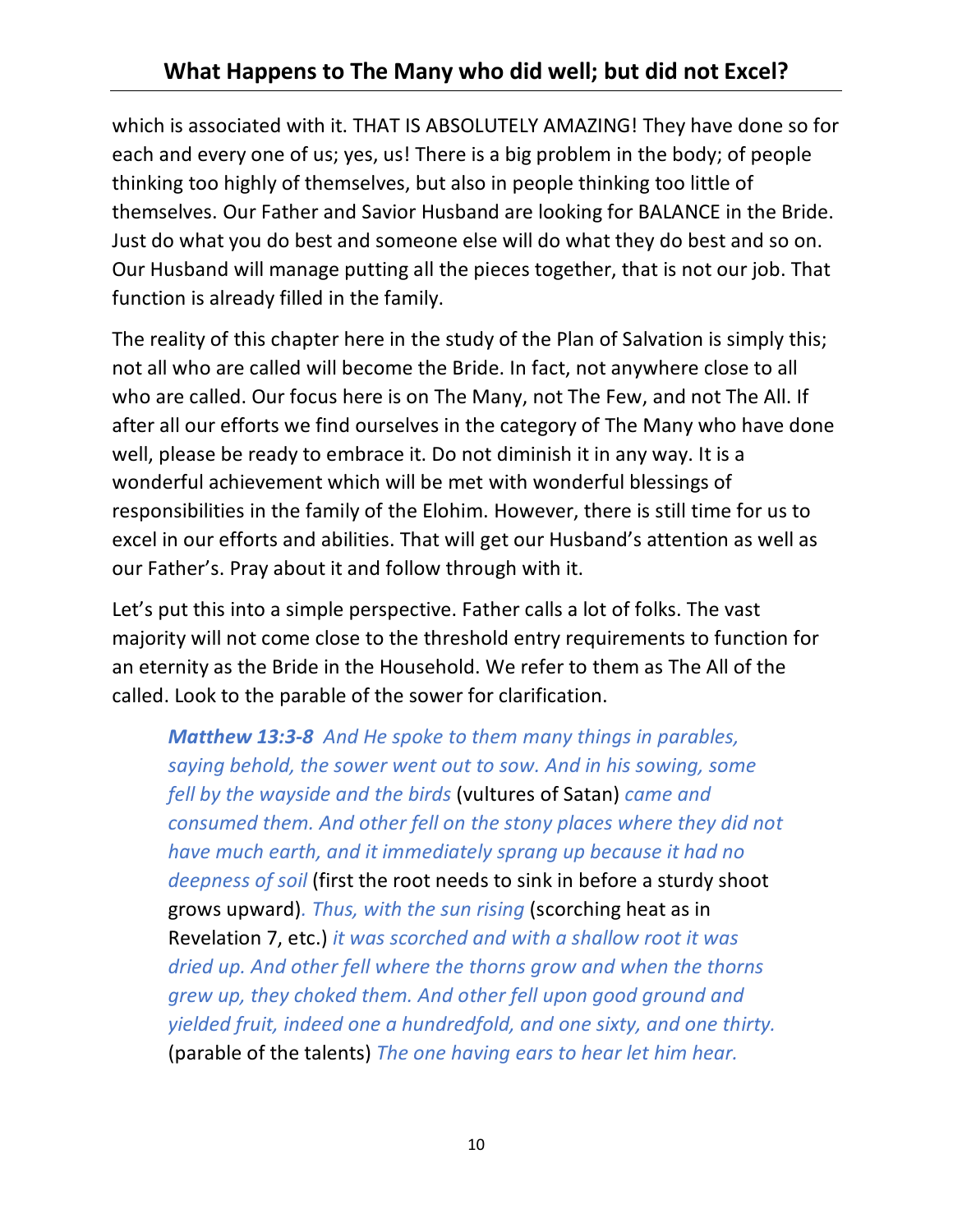So, what are you hearing here? A Pharisee would say this was a sloppy and wasteful sower here. Remember they tithe mint and dill (whoopie do!). They would have assured all the seed fell on good ground. The COG's are filled with this type of Pharisee. Can we be convinced that this sower is unrighteous and then place our future in the Pharisees of the churches? Who is this sower? Who is the One who calls us? Little "c" Christianity has that all screwed up. Do you? We hope not. Is this sower deliberately casting valuable seed in all of these bad places where it will not produce? Please remember the purpose of parables and that they have a spiritual equivalency at the core of their intent.

The seed that fell on the wayside was obviously blown there by a gust of wind and thus immediately fed on by the watching birds. Unfortunately, that happens to a lot of folks called by Father. As soon as their eyes are opened Satan pounds them with gusts from his winds of doctrine. He isolates them and then consumes them through his many minions running about, especially in these days. They are not allowed the time to even germinate for the minions devour them. They are thus lost to their calling. Then we have others who decide to join in with others who have a shallow understanding of the Word of Truth and the intent of the Plan of Salvation and their part in it. Thus, when difficulties arise as to witnessing to the depth of the hope which is in them, they are scorched. They wither before their accusers for they have no depth in the Word. They have read it but have not gone beyond that. Now, by no means let us bypass the seed which fell on ground where thistles would eventually grow. A proper translation of the Greek shows us the thistles came up after the seed was sown. That is the example set by that of the tares. The enemy sees to that. Thistles suck the life out of the soil, the good ground they are sown in. This leaves less nutrients and moisture for the good seed to grow for the thistles also grow more rapidly and then shadow over the good seed restricting life-giving sun from shining on it. With all this happening, the good seed which is growing under duress has no hope. Without hope these folks have little faith to sustain them and all sorts of doubt enters into their calling and they are overwhelmed and are stunted in their growth for they are overshadowed by the weeds of the minions of Satan. Thus, their focus becomes woe-is-me.

Then we come to the seed which has germinated in good ground. This seed takes advantage of the good surroundings it finds itself in and grows strong and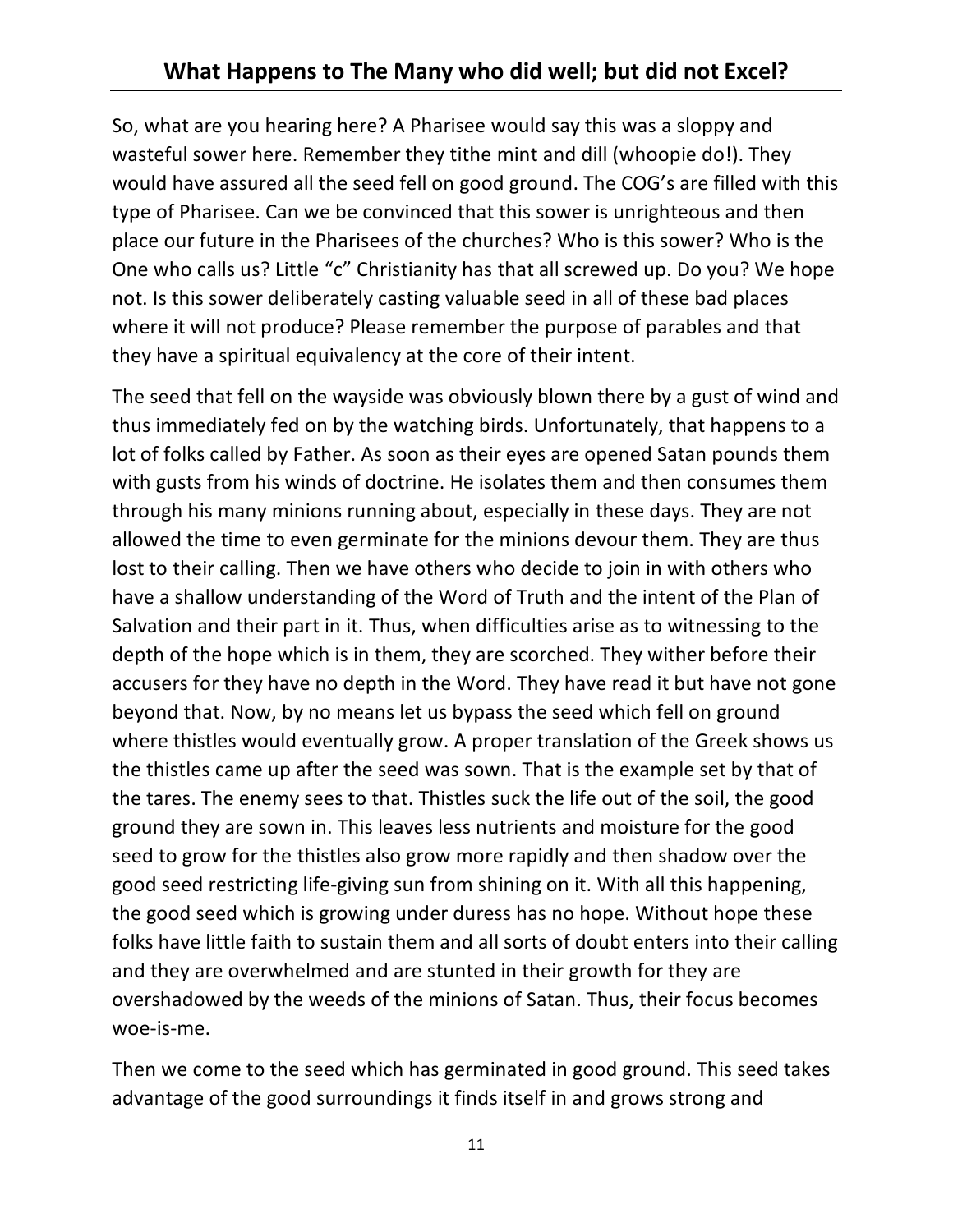produces a good crop. Just like in the parable of the talents, we see 3 categories of production effort. In this case, all 3 have done well, some more than others but all have achieved a good output and return for the sower.

We have the ability to decide what our surroundings will be. If we are content to have itching ears and follow winds of doctrine, then so be it. Our choice, no complaining about our lot in the life of our calling. The same applies to the stony ground and that in which thistles are also likely to grow or not. We need to be alert at all times to our surroundings. We have been given a portion of the spirit of the Elohim to assist us through any and all dark days. Are you rooted in faith to the assurance of your calling? Our terms and conditions of this Marriage Covenant tell us we are to follow our Savior the Lamb of God/Elohim wherever He goes. We can remove ourselves from bad soil and stick with Him. The 5 stupidly lazy virgins finally do that but have never developed a deep relationship with Jesus where He feeds them and nourishes them in a one on one relationship. They have depended on others to feed them. When that happy little warm and fuzzy system deteriorates, they do not know what to do and ask the wise virgins to feed them, give them of their oil, but they are clearly instructed that they need to purchase it from those who have it for sale. That is Father and Jesus. These 5 stupidly lazy virgins will make the effort according to the parable, but not all will make it in time for the marriage supper. We are given many opportunities to make course corrections in our calling, that is also a pattern in the overall Plan of Salvation. Do we have eyes to recognize them when they are presented to us? Time and time again Yehovah extended them to Native Israel. And time and time again the vast majority of Native Israel rejected them. However, not all did so. There are some who repented and made an effort to be faithful to their marriage vows, and some who did not. That is the focus of Jeremiah 3 as we covered earlier in chapter 15 of this study of the Plan of Salvation. Under the terms and conditions of the First Marriage Covenant those who were unfaithful and then repented are to have access to the Household of the Elohim as children of Yehovah and the Bride, not as the wife. That is an amazing act of mercy and demonstration of how devoted the Elohim are to our inclusion in Their Eternal Family and to the success of the Plan of Salvation. Under those terms and conditions there are some who remained faithful and will be included in the count of the Bride. There are also those who have done well in returning to their calling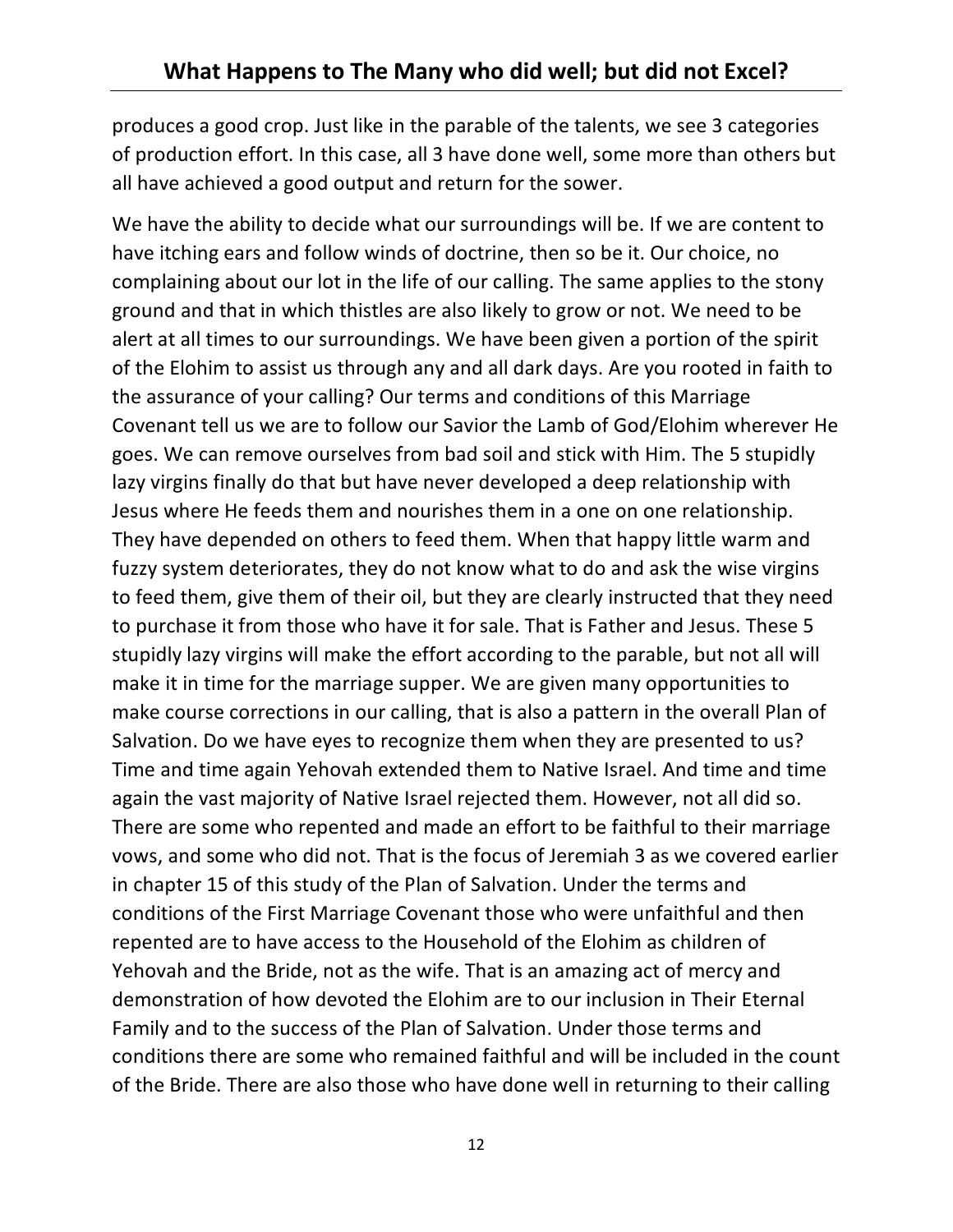## **What Happens to The Many who did well; but did not Excel?**

but who have foregone the opportunity for inclusion into the Bride because of a lapse in unfaithfulness and bringing shame on their Husband. But! They did repent and will be rewarded for that because they restored honor to their Husband for all to see. There are also the vast majority who would not return and who would not repent after many opportunities to do so. They will not be rewarded as The Few or The Many but are not left out of the Plan of Salvation. They will have an opportunity at restoration prior to the rest of mankind being given a first opportunity to acknowledge the righteousness of the Elohim and the commitment to living an existence of obedience to Them. They will not allow any rebel to enter into eternity. They learned a lot from the first go around with Angelic beings. They are also in the process of correcting that outcome as we have discussed in earlier chapters. This Plan is immense in scope and time. Native Israel will be given an opportunity to repent so they can be restored at a physical level of acceptance. If they do so, they will be allowed to enter the Promised Land. Once again…

*Ezekiel 20:34-38 And I will bring you out from the nations and gather you from the lands in which you are scattered among them; with a mighty hand and with an outstretched arm, and with anger poured out. And I will bring you into a wilderness of the nations, and I will be litigating with you there, face to face, just as I litigated with your fathers in the wilderness of the land of Egypt, and I will be judging you declared Adonay Yehovih. And I will cause you to pass under the rod and I will do so to bring you into the bond of a Covenant. And I will cleanse from among you the rebels and the transgressors against Me. I will bring them out of the land where they sojourned, but they shall not enter into the land of Israel. Either way, you shall know that I am Yehovah.*

This prophesy pertaining to physical Israel will surely come to be. There are qualifying criteria in every phase of the Plan of Salvation. It is a pattern of the Plan. There is no "come as you are" aspect to any of it. In this case here, all who are of the root of Native Israel will have the opportunity and the option to repent from their sins, their opposition to the Elohim, whether done in ignorance or not. This is no different from the example of the children of those of Native Israel having to acknowledge their commitment to Yehovah before entering into the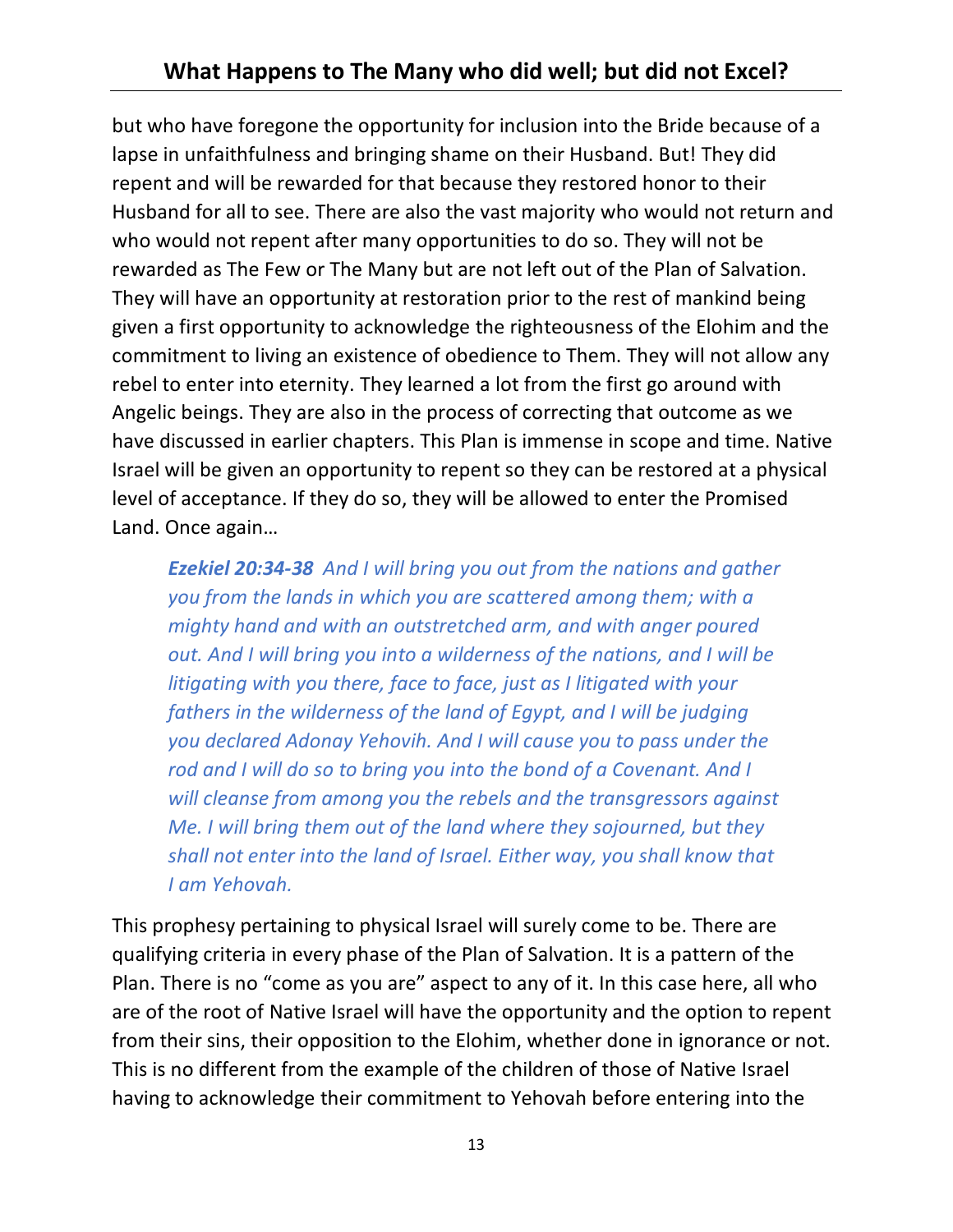Promised Land after 40 years in the wilderness. The mercy of Father and Jesus has virtually no bounds on Their side of the act. Mankind's actions are the only reason for it not to be applied. Even Native Israel will be restored to her rightful place among the nations as depicted by the 7-day festival of Tabernacles/Ingathering. That pertains to those who did not qualify for the spiritual realities assigned to The Many, and to The Few, of the First Marriage Covenant.

As we have mentioned often in this overall study, The Many from both Marriage Covenants who did well will be included in the family in the responsibilities and functions of the firstborn from the Second Adam and Second Eve. That is a big deal folks. They will be used in the instructing of the other children to follow in the Household.

The Many and The Few are mentioned in our SMC scriptures as to their rewards. Two categories.

*Revelation 6:9-11 And when he opened the 5th seal, I saw under the altar* (the place of sacrifice) *the souls of those having been slain for the Word of God and for the testimony which they had. And they cried with a great voice saying, until when Holy and True Master do You not judge and take vengeance for our blood from those dwelling on the earth? And there was given to each one a white robe. And it was said to them that they should rest yet a little while longer, until both the number of their fellow slaves of them and their brethren, those who would be killed as they were is completed.*

All those under the terms and conditions of the FMC are dead and awaiting their reward. So are those who qualified so far under the terms and conditions of the SMC. However, that number is not complete for The Few, or for that matter, for The Many. For those who did qualify as the Bride their reward is assured with the Elohim in Heaven. That very same assurance is also extended toward The Many who have done well. The pattern of all this is a doctrine of Father's and adhered to and supported by our Husband/Savior who directs all glory to our Father. The Few, The Many, and The All, have their established rewards for qualifying in their own part of the timeline of the Plan. The All of Native Israel will receive the Promised Land and the responsibility of being chief among the nations. Some do not acknowledge this for what it is. They proclaim it to be a right. A big correction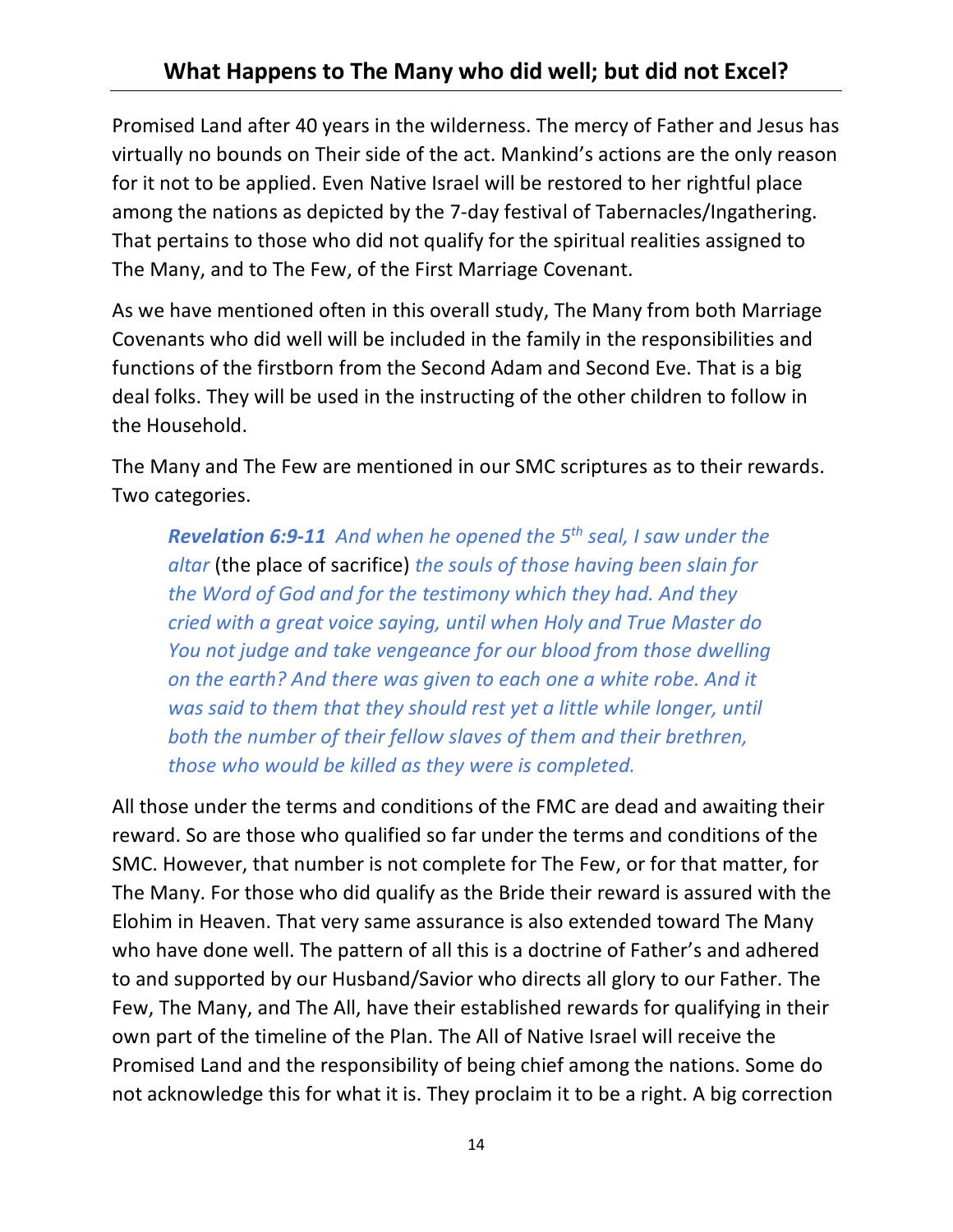is coming for them in their winds of doctrine. The All of Native Israel will be required to fulfill not only the 10 commandments given at Mount Sinai but also all the other required vows pertinent to their occupying the Land. If you have not done so, please return to the scriptural accounts of them being given and place them into the timeline reality in which they are finally being fulfilled during the future reality of the 7-day festival of Tabernacles/Ingathering.

The Many will have had their hand to the plow in some fashion for the duration of their calling. That is where the claim that many daughters have done well originates from. The Few is self-explanatory or should be by now at this point in the overall study. The Few is a little different as based on the 2 Marriage Covenants. Under the First, an entire Nation was called. There were individual requirements as well as national requirements. It was intended that The All of the Nation of Israel would be faithful to their vows. Did the Elohim expect that? Hardly, but nevertheless They did hope for it. That is not being pollyannaish but rather reveals to us the intent of Their hearts toward Their creation. Thus, we have the category of The All nationally speaking. That was changed under our terms and conditions. We are not called as a nation, but to a nation. We are individually called from among all the Gentile nations to be numbered in the completion of the Spiritual Nation of Israel. The All of the Gentile nations will not have an opportunity to receive a reward until the timeline we know as the 8<sup>th</sup> Day or Last Great Day. That is also the timeline in which The Many from the 2 Marriage Covenants will actively fulfill their functions in the family as the eldest of the children born into it. The Plan is all perfectly sequenced after the pattern in creation and in the family as it was intended to reflect the spiritual reality.

The Elohim are constantly learning about Their creation. We are not talking about the visible attributes of it, but rather the unseen ones, especially those of the heart which are the essence of our being. They do not know what we will ultimately do in specific situations and circumstances and that is why there is a qualifying structure put in place in the Plan. This is an offshoot from what happened to the angels. They had been created perfect as we studied earlier, but some of them sinned, regardless of that. Mankind was not created perfect but expected to attain it in one of the many timelines in the Plan for doing so. Without doing so there will be no inclusion into the Oneness of the Elohim. The Elohim are very merciful and patient, but They do have Their limits. There is much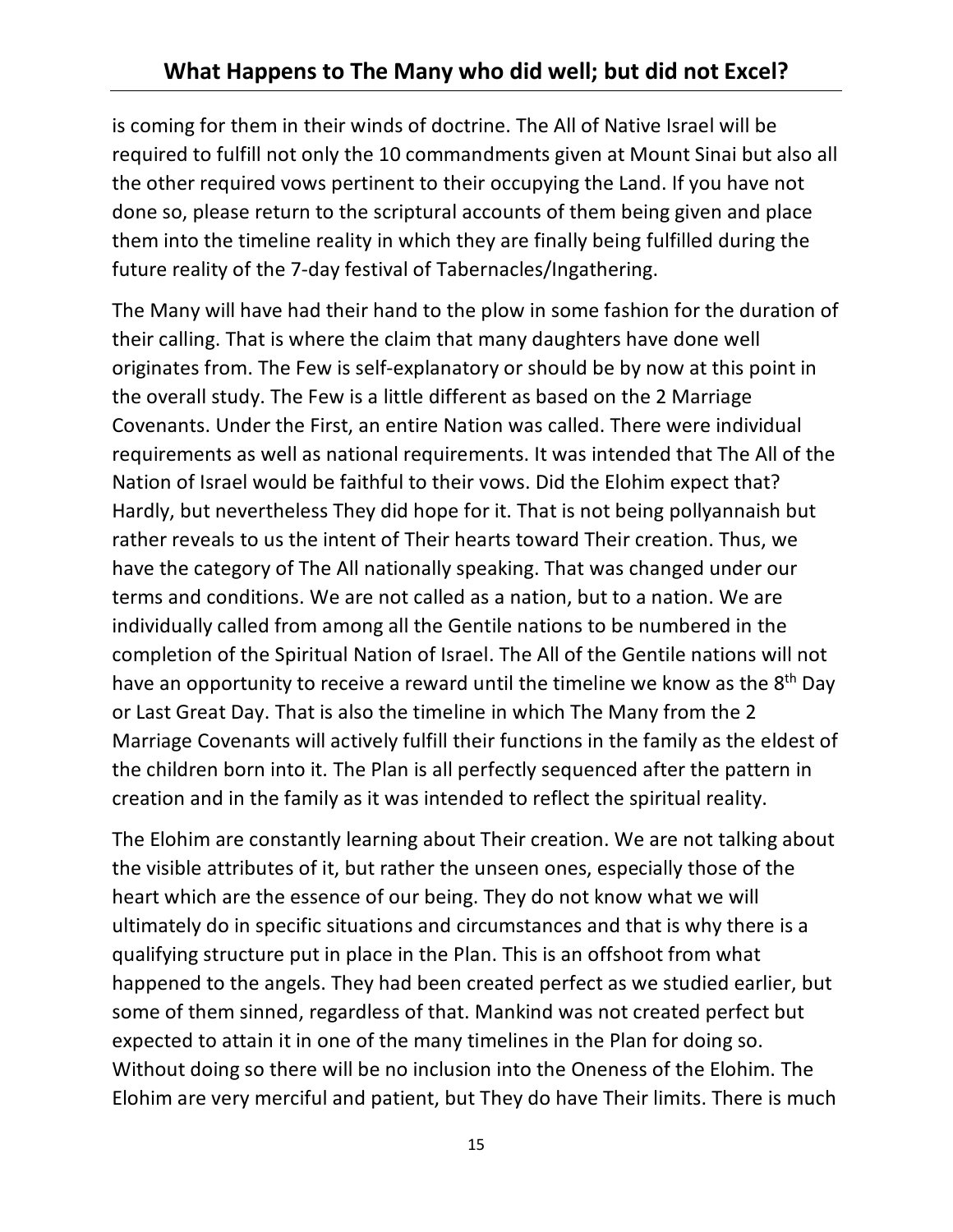to be done after the Plan is completed, They do everything with a purpose and that purpose of family will be expanding much more into the future. As a result, They have created a Lake of Fire to end the existence of any created being which does not, and will not, be completed in perfection. That will mercifully end their existence. The Lake of Fire is not about eternal suffering but about instant and permanent cessation of existence. Little "c" Christianity has that all screwed up as well with their winds of doctrine inspired by the demented thoughts of Satan. To be clear, the Lake of Fire is not there to be an intimidating force as is the reasoning of the little "c" folks. It is symbolic to the fact that the Elohim will not allow any of Their creation to exist in a miserable, wretched existence of a sinful state of mind. That is the final act of mercy towards any who have exhausted or rejected all the avenues for repentance without doing so.

It is not "happy reading" through the pages of scripture establishing the unfaithfulness of Native Israel. It can be quite heart wrenching. **However, it is required reading from the Elohim for us at this time**. That is why They inspired the compiling of it all in the Bible. Little "c" Christianity has convinced their dumbed down followers it is in fact not required reading, and direct them to stay far from it. The enlightened ones of the many sects of little "c" preach that they will explain it all to them. Those of us who are called are not to fall for that manure of thought and doctrine.

*1 Corinthians 10:5-11 Yet God was not pleased with most of them, for they were scattered in the wilderness. But these things were examples for us, so that we may not be lusters after evil, even as those indeed lusted. Neither be idolaters even as some of them, as it has been written the people sat down to eat and drink and stood up to play. Nor should we commit fornication as twenty-three thousand fell in one day. Neither overtempt Christ* (who? That's right, Christ at that time in the person of Yehovah)*, as some of them tempted and perished by serpents. Neither should you murmur as also some of them murmured and perished by the destroyer. AND ALL THESE THINGS TOOK PLACE TO THOSE AS EXAMPLES, AND THEN WRITTEN* FOR OUR WARNING ON WHO THE END OF THE AGES (of the timeline of the bride) *HAVE COME.*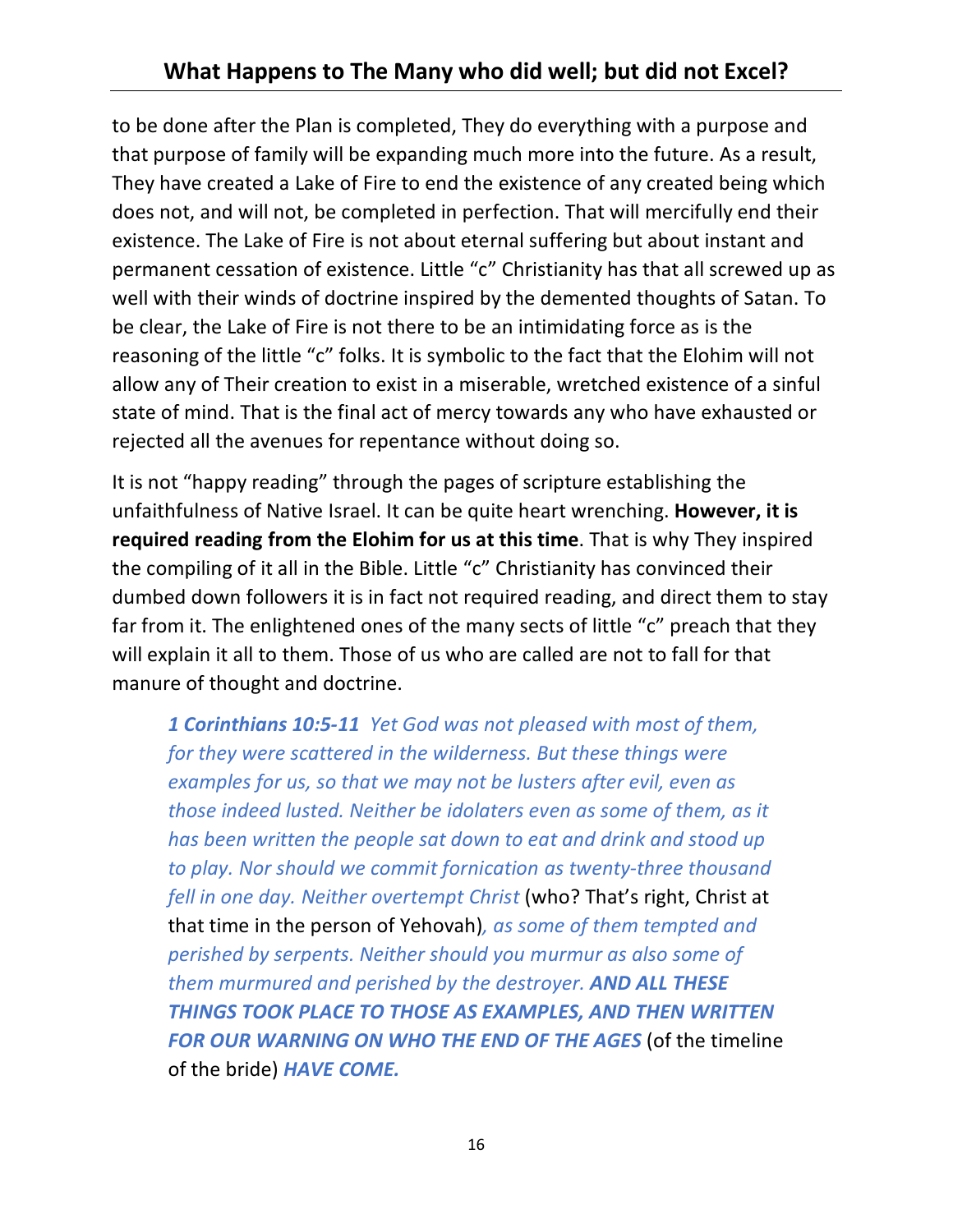Dear brethren, much is required of us called under the terms and conditions of the SMC. We have the luxury of having it all written out for us. We certainly have our work cut out for us for we are without excuse as to how we are to be functioning in our training course of the Bride. We have all the tools we need at our disposal. Our relationship with our Savior/Husband is to be one on one and faithful to the end. That is also a change from the FMC in many respects. We are actually guided by the spirit of Father when He calls us. It is needed to direct us into a real repentance due to the fact that Jesus/Yehovah/The Word died on our behalf to pay the penalty for our sins. From the very onset we have access to the power and strength of the spirit, the essence of the Elohim. If we follow through with its use after Father calls us, it will lead us to repentance and then baptism and it will coexist with our spirit of man in us, to counter the influences which Satan can have over us. Yes, we have better promises but also much more is expected of us on the personal level. Native Israel was bound to the commitments of Mount Sinai throughout the entirety of their generations. That is not the case for us, the Gentiles, being called at this time in the Plan. We all are required to make our own commitments to the Marriage Covenant. Not one of us can do it for another, no national commitment on our behalf, just very personal. That is where the 5 stupidly lazy virgins come in. They were naïve to the fact that we are all called individually and expected to individually meet the requirements of Father's calling. They never wanted to move beyond their infancy. They wanted someone else to feed them from a bottle. That is not the outlook of a mature candidate to be the Bride. That is a stupidly lazy attitude of a self-centered individual. Let everyone else do the work and put in the effort for you.

We know for a fact that the Bride will consist of 144,000 individuals who are likeminded in their pursuit of the Oneness of the Elohim. Scripture does not give a set number for The Many. The chief reason is because that number is open ended in its relevance to the Plan. The more the merrier as the saying goes. It being open ended should be a reason for rejoicing. The number under the FMC is completed, but not yet under the SMC. Also, there are many brethren called under these SMC terms and conditions who have died and have already qualified and are awaiting their reward associated with their efforts as The Many. However, it is our understanding that the number will geometrically increase as we come to the conclusion of the Timeline assigned to the SMC. The greatest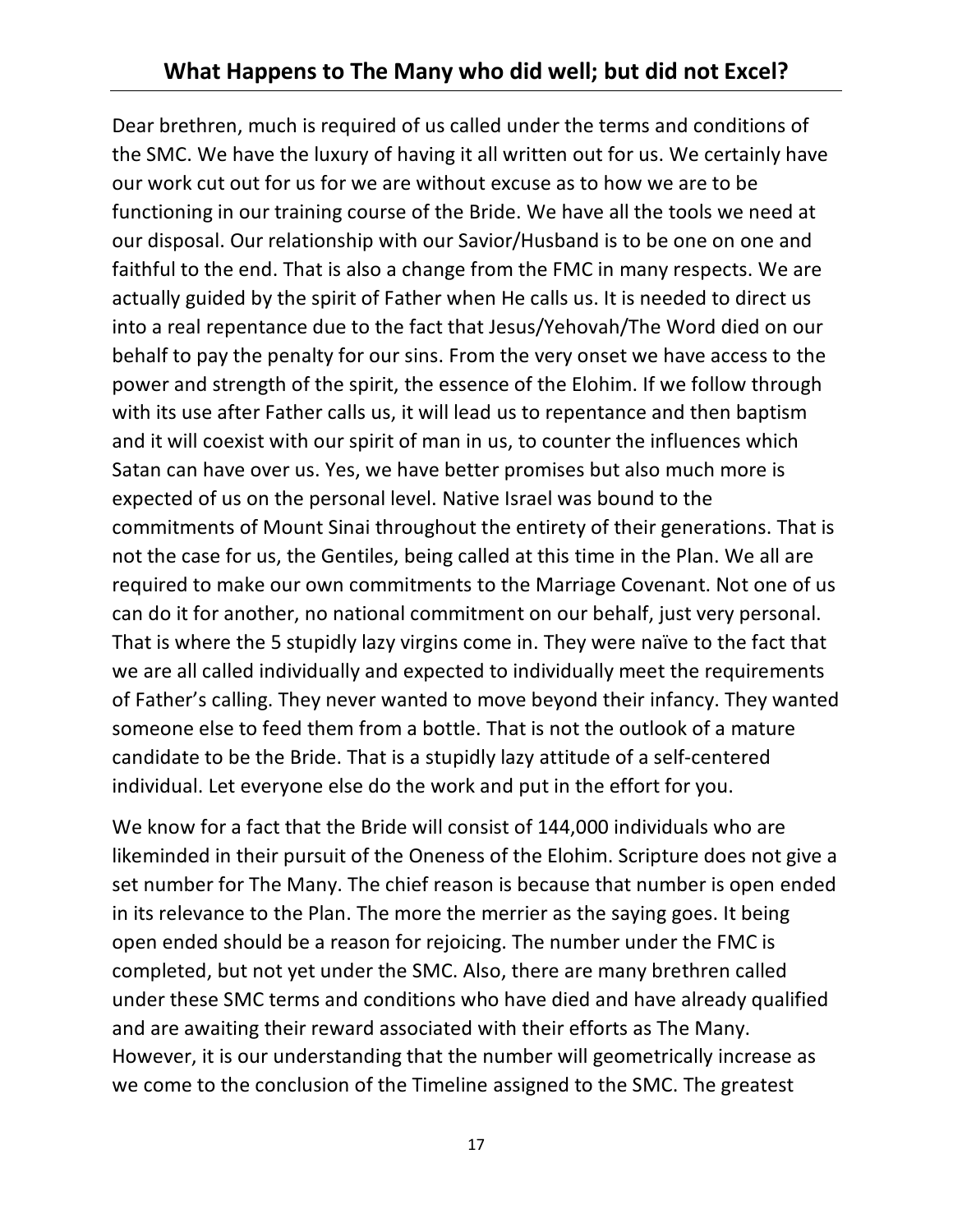increase in it will follow the Bride being taken to the Wedding Supper with all of mankind watching on a future Day of Pentecost. Some simple instruction in scripture about this is found in Revelation.

*Revelation 7:9-10 After these things I saw and beheld a great multitude which no one was able to number which came out of every nation, even tribes and peoples and tongues standing in front of the throne and before the Lamb having been clothed with white robes*  (not fine linen) *and palms in their hands. And they cry with a great voice saying, salvation to our God sitting on the throne and to the Lamb.*

This is really an exciting thing to understand. It can and should fill us with hope for not only ourselves but for many more of our fellow man. We have all the tools for success at our disposal at this time. For one reason or another The Many of our time are not taking advantage of them. It is apparent at a future date that will change, but it will be during a time of great distress. Many who are called and alive at the future Pentecost when Christ returns for His Bride will witness the event and understand they fell short of what was required. They will awaken from their lack of commitment and will press forward during a time which will require an ultimate test. Many more will join them in it after witnessing the astronomical events of that day. Bring to memory once again that the Bride will have overcome the devil and the pulls of the flesh by having the blood of the Lamb applied to her. That is the symbolism and reality of only the firstborn in the household having the blood of the Passover Lamb protecting them. They also had the word of their testimony as a witness when challenged by the minions of Satan, and they were willing to do so unto death. We read in scripture that was not the case for The Many.

*Revelation 12:17 And the dragon was enraged over the woman* (the mature Bride who was received into Mount Zion) *and went to make war with the rest of her seed* (still children of Father but not heirs with Christ as the Bride) *those keeping the commandments of God and possessing the testimony of Jesus Christ.*

Those are good qualities but not enough for inclusion into the Bride. We need to be doing more than just keeping the commandments of God and having the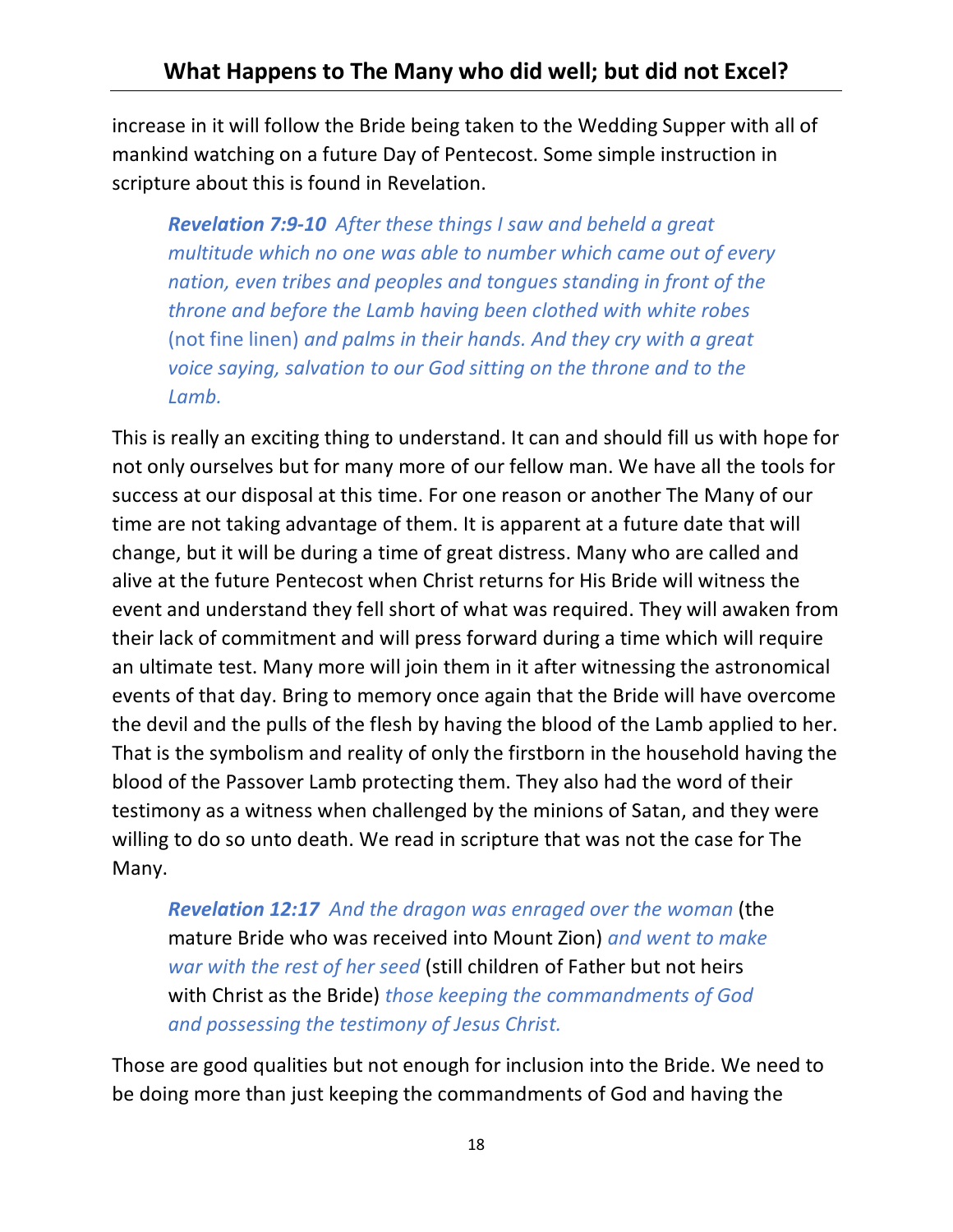testimony of Jesus Christ. Those were the requirements of the FMC. That has changed under the terms and conditions of the SMC. We are challenged with actively displaying the 10 commandments in all circumstances individually. We are to have the faithful conviction of a sincerity of purpose which enables us to give an answer for the hope which is in us to any and all who ask under any and all circumstances. We must be able to defend ourselves from the minion's winds of doctrine. It is not enough to know you read the answer somewhere in scripture. We need to be able to deliver the answer from our own hearts and minds with a thrust of our swords. It is all good that The Rest of the Seed here held the testimony of Christ, but it needs to become their very own. They need to take ownership of it in their actions and in their defense. And, dear brethren, they/we will be given that opportunity in all its wonderful glory, and in all of its gory reality of the time. Only then will Father and Son know what is in our heart of commitment to Them.

*Revelation 14:12-13 Here is the patient perseverance of the Saints; here are the ones keeping the commandments of God and* (now) *the faith of Jesus. Then I heard a voice from Heaven saying to me, write; blessed are the dead who die in the Lord from now on.* (Why from now on?) *Yes, says the spirit, they shall rest from their labors and their works follow with them.*

These are the ones who will be recognized as qualified candidates from those of The Many who have held fast to their convictions unto death during the Great Tribulation. The 3 ½ year time period after Christ's return for His Bride. The context here is very, very clear as to when this takes place. Verses 9-11 give us the actual specific time and the preceding verses to them instruct us the Bride is already in Heaven on the Sea of Glass with Her Savior/Husband. We do not believe these will be easy deaths, folks. The Beast and his demented followers will no doubt pick up where the Romans left off in the Colosseum.

Will we be willing to lay down our life in a mature understanding of why we are doing it whether we are found in The Few or The Many? This is not the lemmings running to the sea event of follow the one in front of you. It is all about you and us, personally. The Many will be required to be spiritual Abels and not spiritual Cains. Only the confrontation of death will determine The Many's commitment to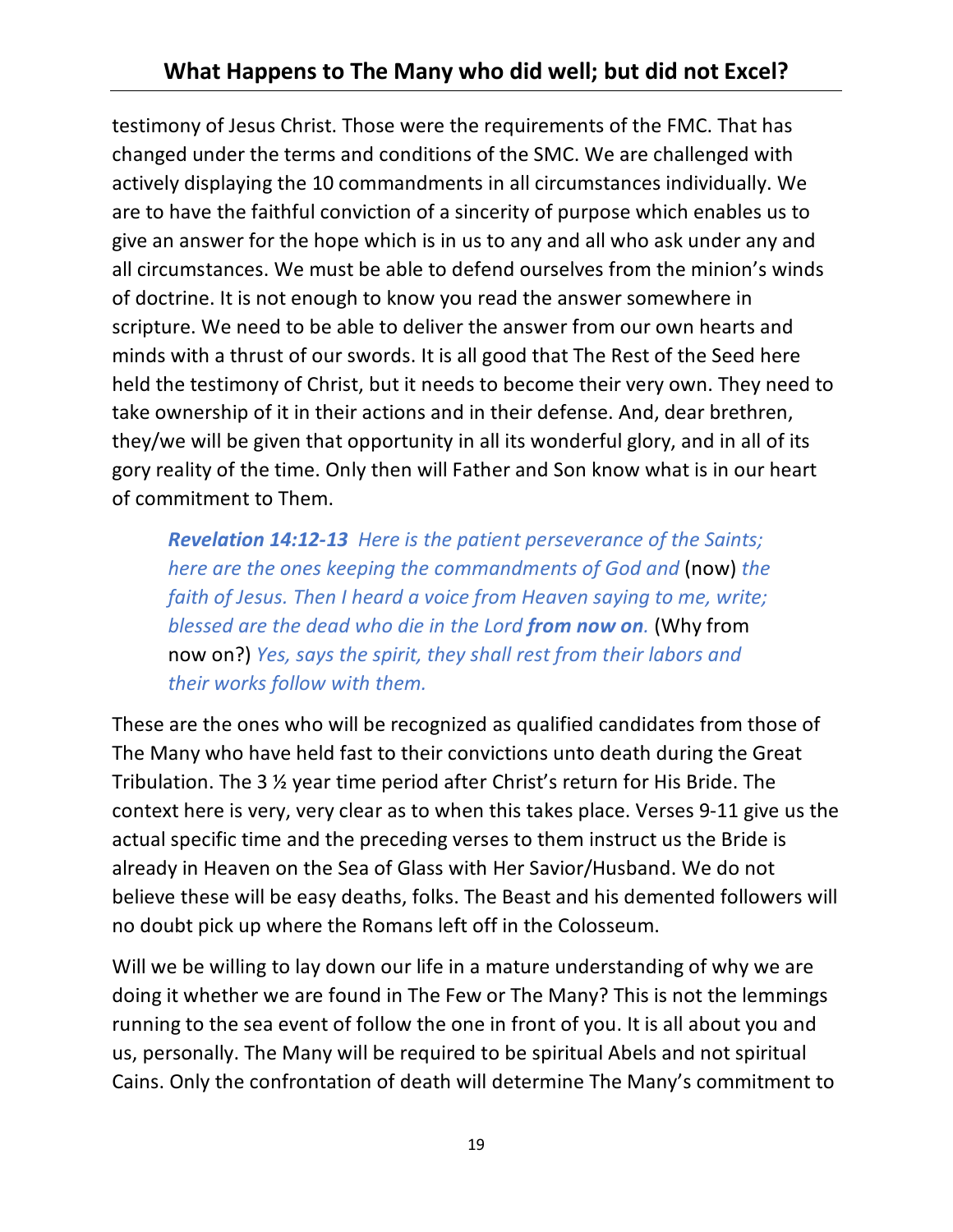the Elohim due to their lack of zeal of the past for moving beyond doing some of the basic requirements. Many of the called of the SMC have had to face that to date, but many more will be confronted with it in the future before the qualifying timeline plays out. The 2 groupings of The Many will be gathered together at a future date. This particular group associated with the timeline after Pentecost are addressed in Revelation.

*Revelation 7:13-17 And one of the elders answered saying to me; these, the ones having been clothed in the white robes who are they, and from where did they come? And I said to him, sir, you know* (way to go John, nice deflection)*. And he said to me, these are those coming out of the affliction great, and they washed their robes and whitened them in the blood of the Lamb. Therefore, they are before the throne of God and serve Him day and night in His Temple and the One sitting on the throne tabernacles over them. They will no longer hunger and they will no longer thirst, nor shall the sun fall on them, nor any scorching heat, because the Lamb who is in the midst of the throne will shepherd them, and will lead them unto living fountains of waters and God will wipe off every tear from their eyes.*

There is a sequencing timeline for wiping every tear away. It starts with those who qualify to be The Many first. The Many are in for a very special blessing as children of the second Adam and thus grandchildren of Patriarch Father Elohim. This comes as a result of their willingness to give up their physical existence under the terrible heat and full view of all during the Great Tribulation. Others have done that before them, but this will be in a different setting. Christ will wash them clean with His blood as a result of their actions. Here is where the rest of the brethren of The Many are completed and when they will have some pretty awesome responsibilities in Father's Household. They will have the privilege of serving at the throne room of The Elohim amongst the fountains of living water. They will become complete and then be an integral part of the future growth of the family of God/Elohim. The Plan of Salvation is truly incredible in its simplicity and in its goal of family and Oneness.

Those who will comprise The Many will receive their reward after the completion of the timelines of the festivals of Trumpets, Atonement and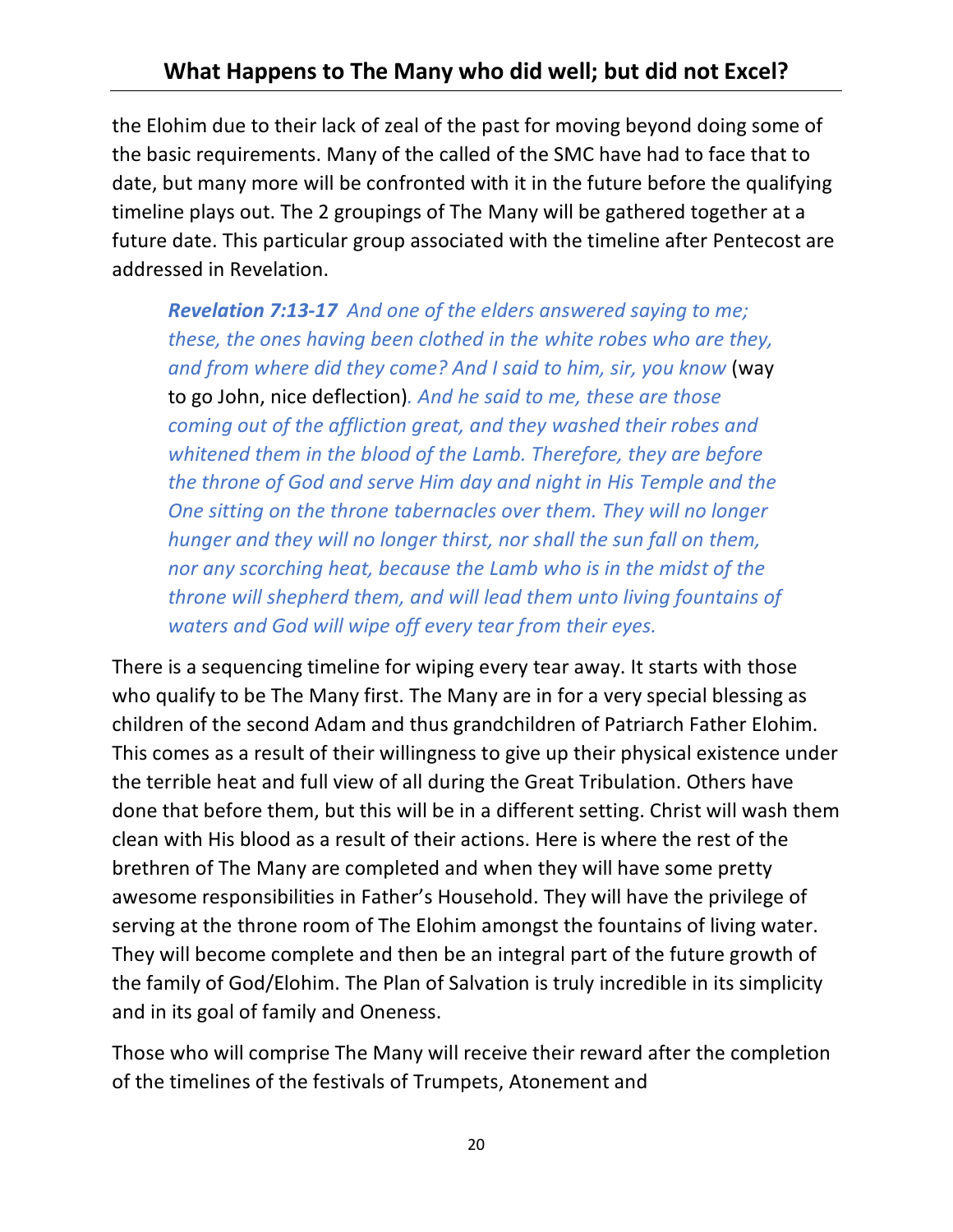Tabernacles/Ingathering. **Revelation 20:4-6** addresses The Few who have done well and, also, The Many as to this aspect of the timing of their rewards.

*Revelation 20:4-6 And the souls of those having been cut off due to their witness of Jesus and because of the Word of God, and who had not worshipped the beast, nor the image of it, and not received the mark on their forehead* (like Cain)*, and on their hand. And they lived and reigned with Christ for 1000 years* (from Atonement through Tabernacles/Ingathering)*. This is the first resurrection* (one of the resulting responsibilities of it)*. But the rest of the dead* (those of the same seed of the Bride) *did not live again until the 1000 years were ended. Blessed and holy is the one having part in the first resurrection. The second death has no authority over them, but they will be priests of God and of Christ, and will reign with Him for a thousand years.*

**Revelation 21 and 22** give us the setting and the timeline when The Many will be resurrected. They will play a vital role in the healing of all mankind as they are the eldest son in the union of the Second Adam and the Second Eve. Just as the Bride had to be established first, so too that they the firstborn children need to be established in their function prior to the rest of the children coming along. This is just a simple fact of scripture in pattern as that in the physical creation and the family. Always keep in mind the physical is just a shadow of the spiritual reality. The Many who have done well will put their training to good uses in the family structure of the Elohim. Prior to the general resurrection of all mankind, The Many will require a little more training as we read earlier in Revelation. Everything has its time and place in the overall Plan of Salvation. They will learn how to do everything decently and in order before the throne and thus be able to perform their function in serving the family.

Brethren, if we do not make the cut as the Bride, let us have prepared to the best of our ability. It is an honor and a privilege to function in any part of the family of the Elohim. Please keep in mind we have been called to be part of the Bride so never let down in your efforts to do so. Two leavened loaves of wheat bread are part of the Thanksgiving Peace offering, after the sacrifice of the 2 lambs which are special to the priest. We are instructed that the 2 wave loaves are offered